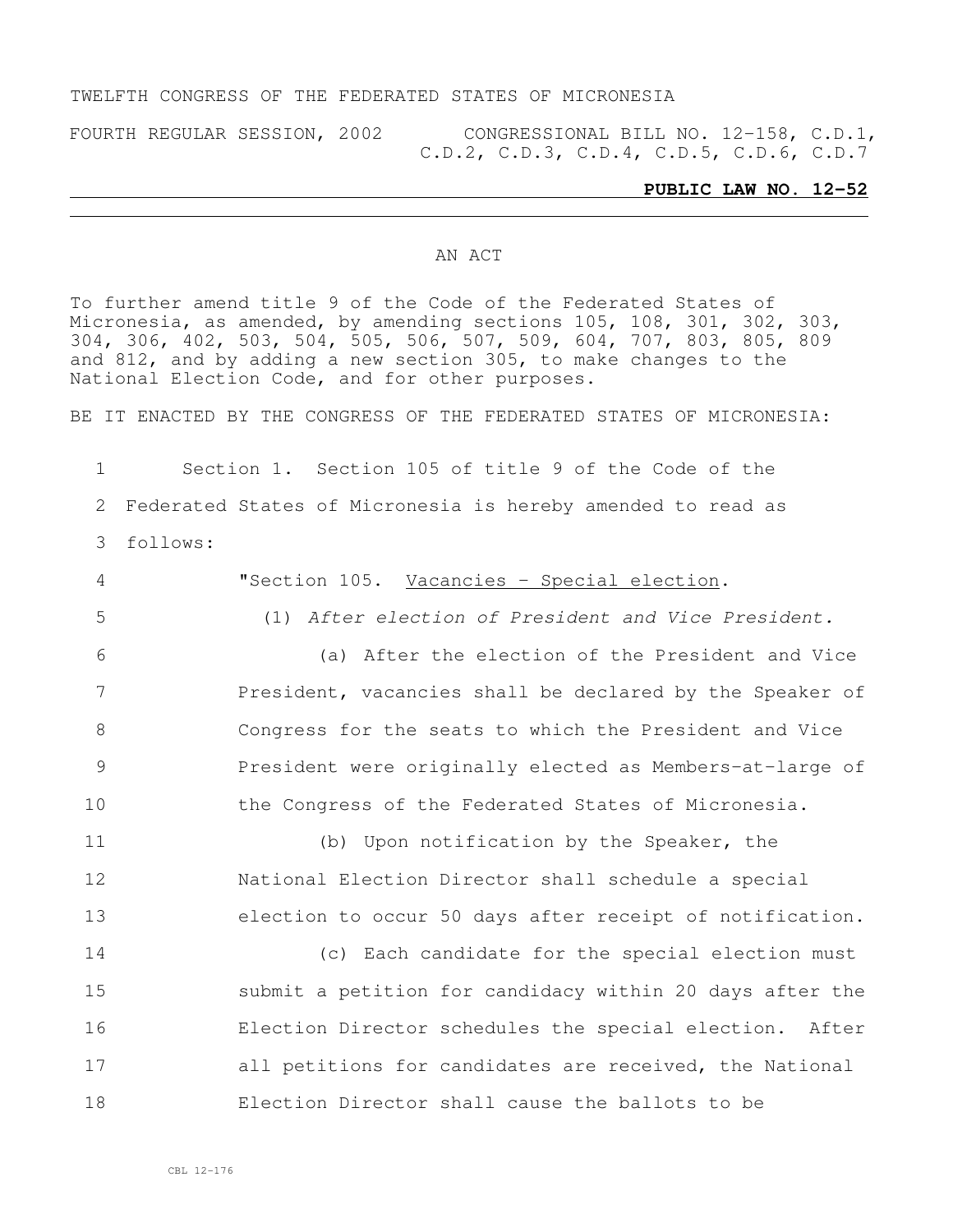produced.

 (d) Absentee ballots shall be available from the National Election Director up to five days before the election date.

 (2) *Other vacancies - seated Congress.* Any other vacancy in the Congress shall be filled for the unexpired term by special election, except that an unexpired term of one year or less shall be filled by appointment by the chief executive of the State affected. The appointee shall possess the qualifications required by section 201 of this title and 12 shall serve only for the unexpired term.

(3) *Other vacancies - death of declared winner.*

 (a) In case of death of a declared winner before being sworn into office, the Governor of the State affected shall notify the Speaker of the Congress of the Federated States of Micronesia, who shall immediately declare a vacancy and notify the National Election Director.

 (b) Upon notification by the Speaker, the National Election Director shall schedule a special election to occur 50 days after receipt of notification.

 (c) Each candidate for the special election shall submit a petition for candidacy within 20 days after the National Election Director schedules the special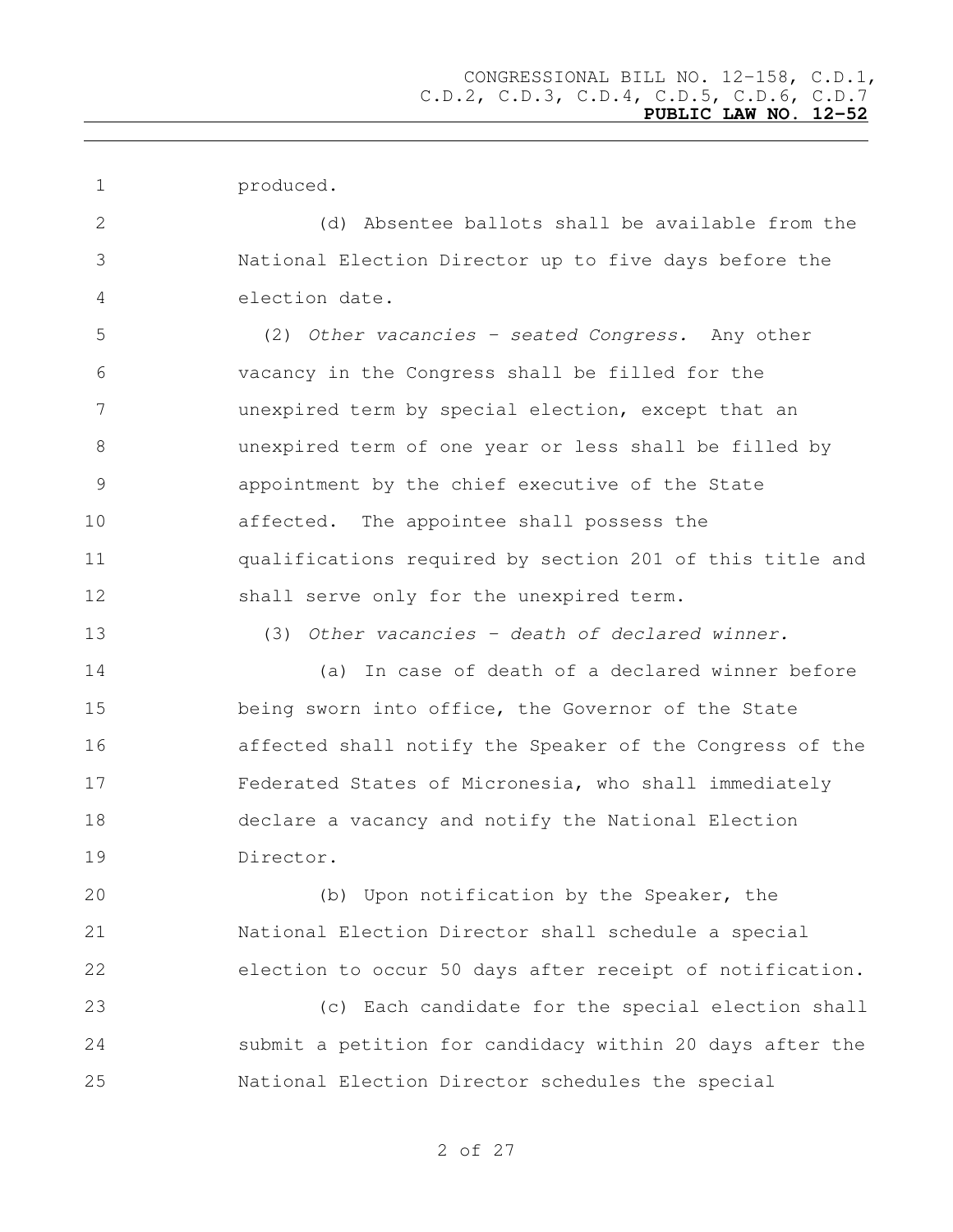election. After all petitions for candidates are received, the National Election Director shall cause the ballots to be produced. (d) Absentee ballots shall be available from the National Election Director up to five days before the election date. (4) *Date of special election.* If the date required by this section for an election to be held falls on a Saturday or Sunday, the election shall be held on the first Tuesday following that Saturday or Sunday." Section 2. Section 108 of title 9 of the Code of the Federated States of Micronesia is hereby amended to read as follows: "Section 108. Affidavit to be sworn. The affidavits required pursuant to this title shall be sworn to before any officer or person authorized by law, 17 this title, or regulations issued pursuant thereto, to administer oaths, except that an affidavit accompanying an absentee ballot need not be witnessed." Section 3. Section 301 of title 9 of the Code of the Federated States of Micronesia, as amended by Public Law No. 11- 62, is hereby further amended to read as follows: "Section 301. Appointment of National Election Officials. (1) *National Election Director.*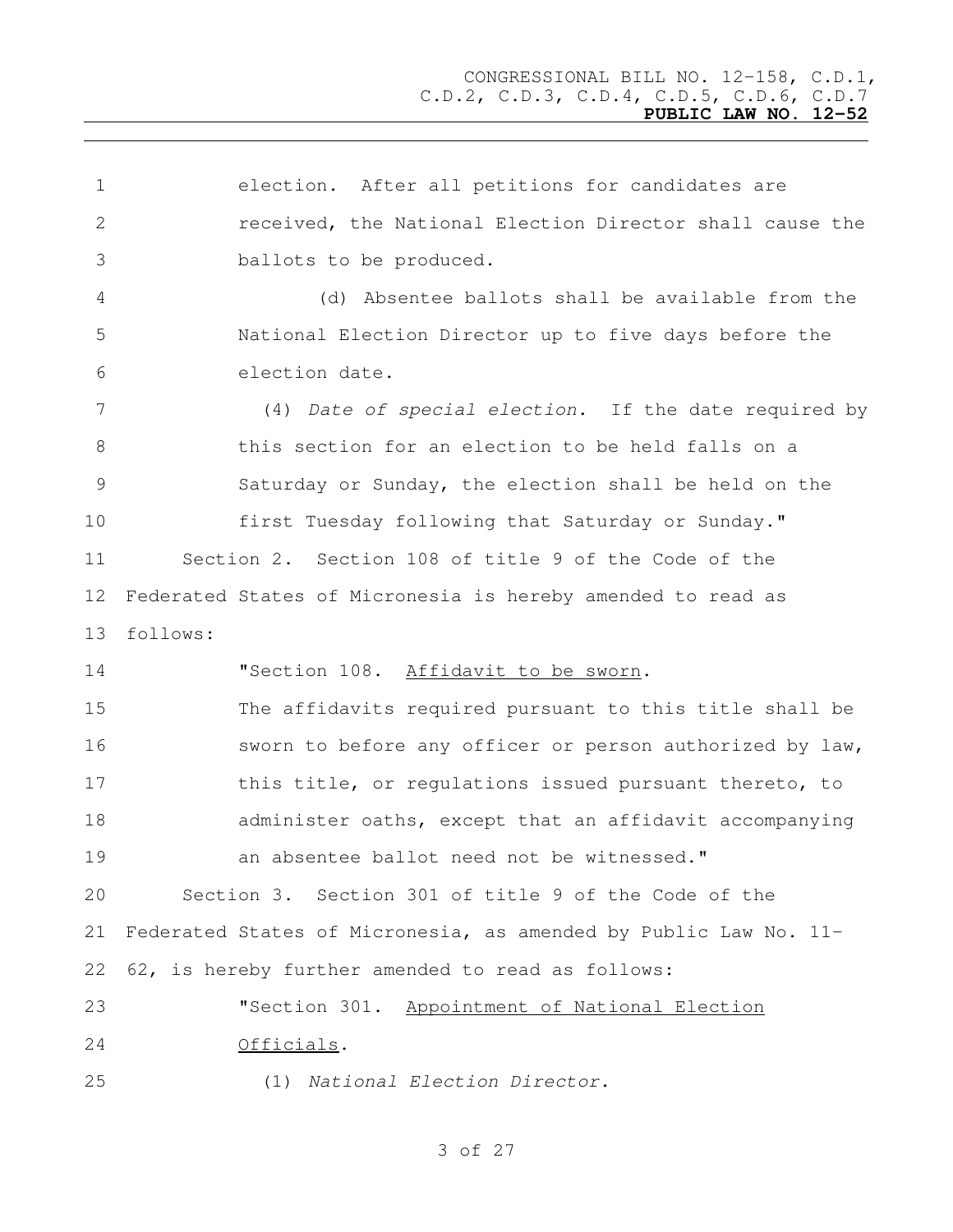(a) The President shall appoint one National Election Director with the advice and consent of the Congress. The National Election Director shall be a citizen of the Federated States of Micronesia and a resident of a state of the Federated States of Micronesia. (b) The National Election Director shall serve until resignation, or until removed from office upon a determination by the President that such removal is deemed necessary. An appointment of a successor shall 11 then be made by the President with the advice and consent of the Congress. (2) *National election commissioners.* (a) The National Election Director shall, after consultation with the Governor of the State concerned, appoint a national election commissioner for each of the four States. (b) National election commissioners serve for a term of 4 years, which term shall commence upon appointment, subject to removal by the National Election Director for good cause; provided, that they shall be employed full-time and compensated pursuant to employment contracts during their four-year terms only for such period(s) of time as deemed necessary by the President of the FSM for the purpose of preparing for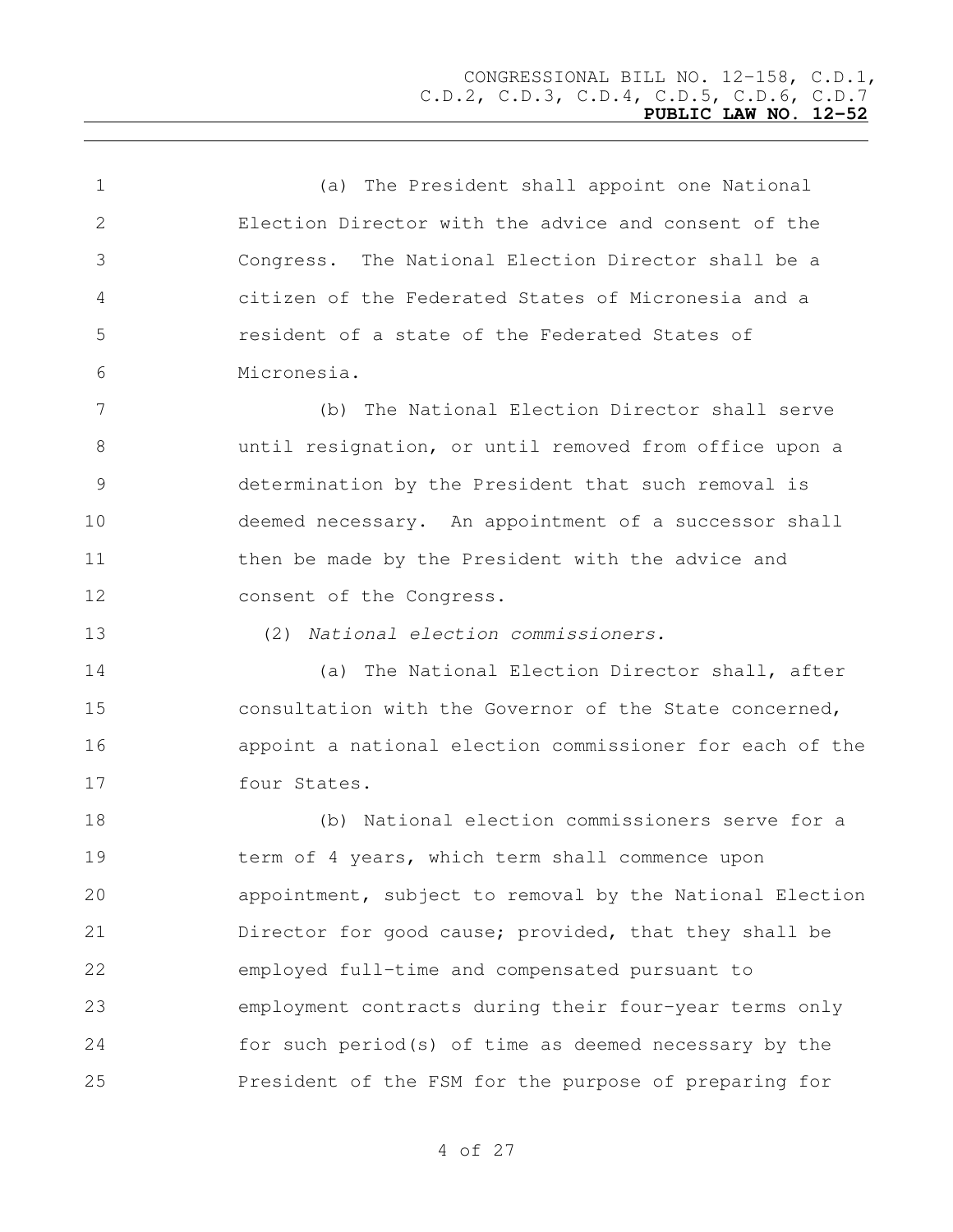and administering an upcoming election. (c) National election commissioners shall not concurrently serve as state election commissioners; provided, however, that if any current national election commissioner is nominated to serve as a state election commissioner, he or she may continue to serve as national election commissioner until such time as a new appointment by the National Election Director becomes effective. (d) Each national election commissioner shall be 11 a legal resident of the State for which he is appointed to serve as national election commissioner." Section 4. Section 302 of title 9 of the Code of the Federated States of Micronesia, as amended by Public Law No. 11- 62, is hereby further amended to read as follows: "Section 302. Powers and duties of the National Election Director. The National Election Director shall have the responsibility for the overall supervision and administration of all National elections, and shall perform such duties as are prescribed by law, which include, but are not limited to the following: (1) to supervise and direct the four national election commissioners in their administration of all national elections and in the performance of their duties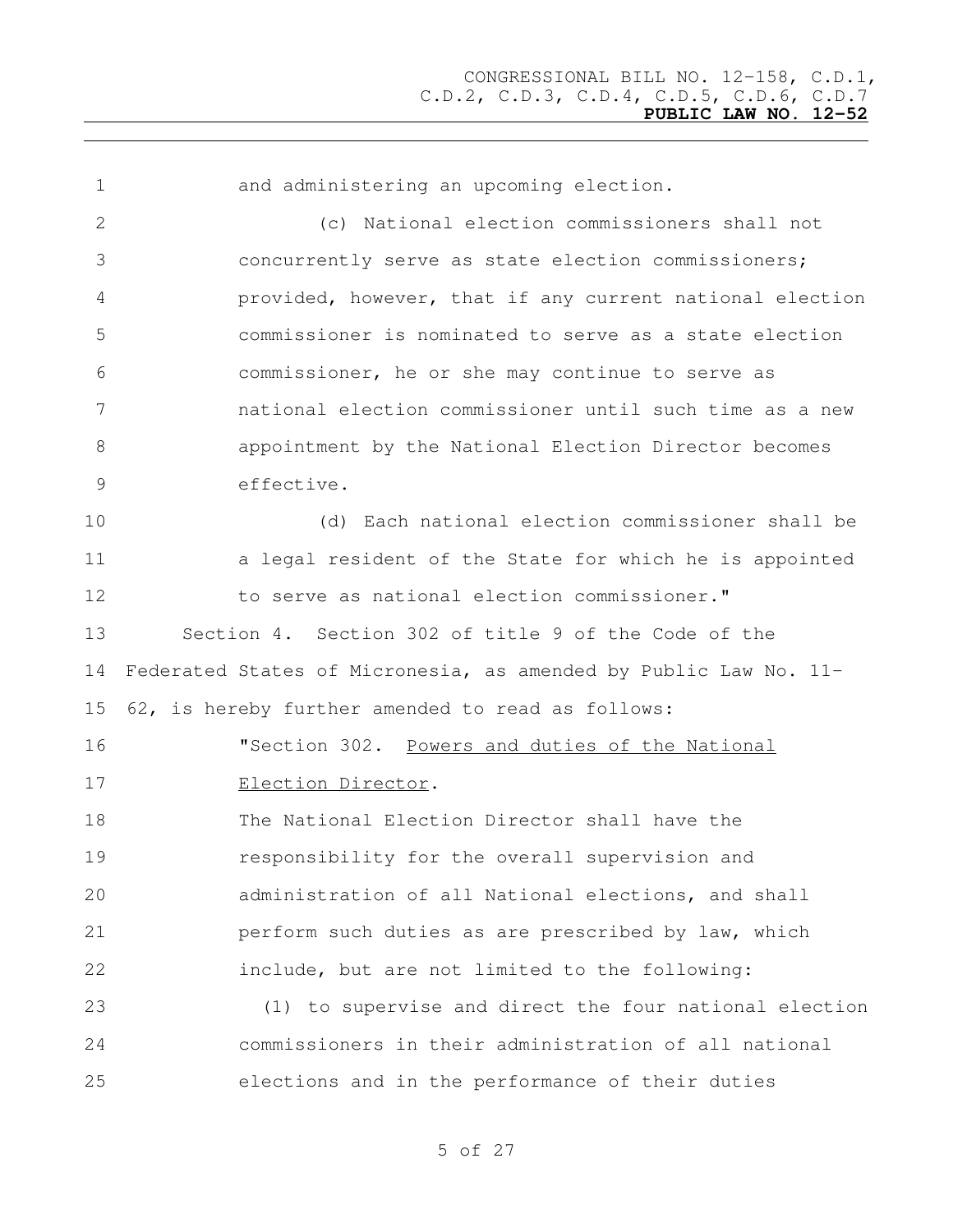| $\mathbf 1$ | pursuant to section 303 of chapter 3 of this title;      |
|-------------|----------------------------------------------------------|
| 2           | (2) to approve the appointment by the four national      |
| 3           | election commissioners of all election board members and |
| 4           | other election personnel or short term staff pursuant to |
| 5           | section 303 of chapter 3 of this title;                  |
| 6           | (3) to request such reports from election board or       |
| 7           | national election commissioners as may be required by    |
| 8           | law or regulation or as the National Election Director   |
| 9           | may deem necessary;                                      |
| 10          | (4) to review all nomination petitions received by the   |
| 11          | four national election commissioners pursuant to section |
| 12          | 303 of chapter 3 of this title;                          |
| 13          | (5) to maintain a National Election Register;            |
| 14          | (6) to review and investigate all voting and             |
| 15          | registration irregularities, and any other alleged       |
| 16          | violations of this title;                                |
| 17          | (7) to implement rules and regulations for the conduct   |
| 18          | of regular and absentee balloting in all national        |
| 19          | elections;                                               |
| 20          | (8) to issue regulations not inconsistent with law to    |
| 21          | implement this title, in accordance with chapter 1 of    |
| 22          | title 17;                                                |
| 23          | (9) to certify and declare the results of all national   |
| 24          | elections;                                               |
| 25          | (10) to rule on petitions for recount and petitions      |
|             |                                                          |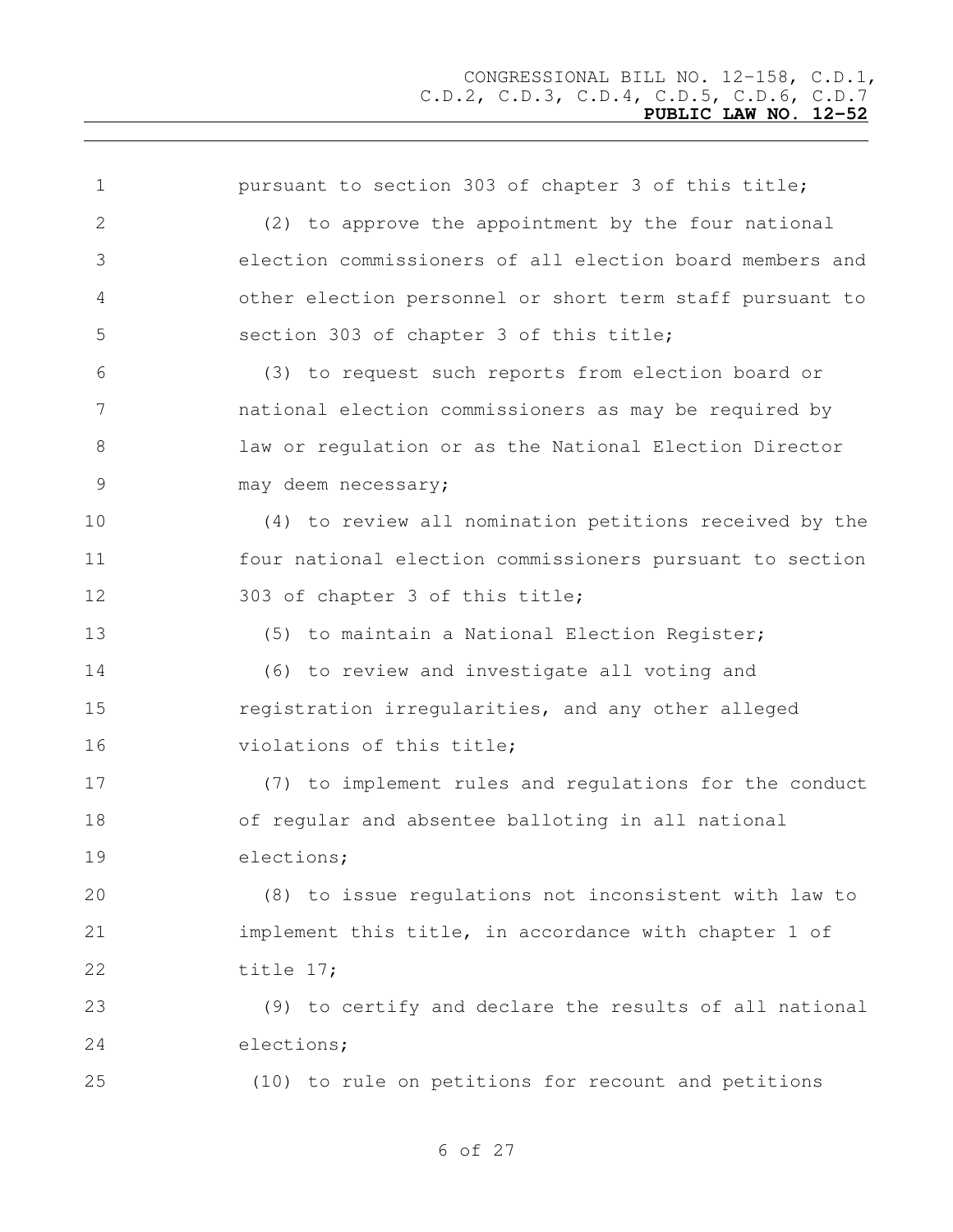alleging other election irregularities pursuant to 2 chapter 9 of this title; (11) to determine and prescribe forms for all ballots, blanks, cards of instruction, pollbooks, tally sheets, and other materials required by the provisions of this title for use by candidates, boards, committees, and voters, and to supply the same to the national election commissioners and boards of election; (12) to list all candidates for election on the ballot for each election district in alphabetical order by last name; (13) to be the allottee of election funds unless otherwise provided for in the act appropriating such funds; and (14) to establish voting precincts within each election district and designate appropriate polling places within each voting precinct, upon recommendations of the national election commissioners." Section 5. Section 303 of title 9 of the Code of the Federated States of Micronesia, as amended by Public Law No. 11- 62, is hereby further amended to read as follows: "Section 303. Powers and duties of national election commissioners. Each national election commissioner shall have responsibility for the overall supervision and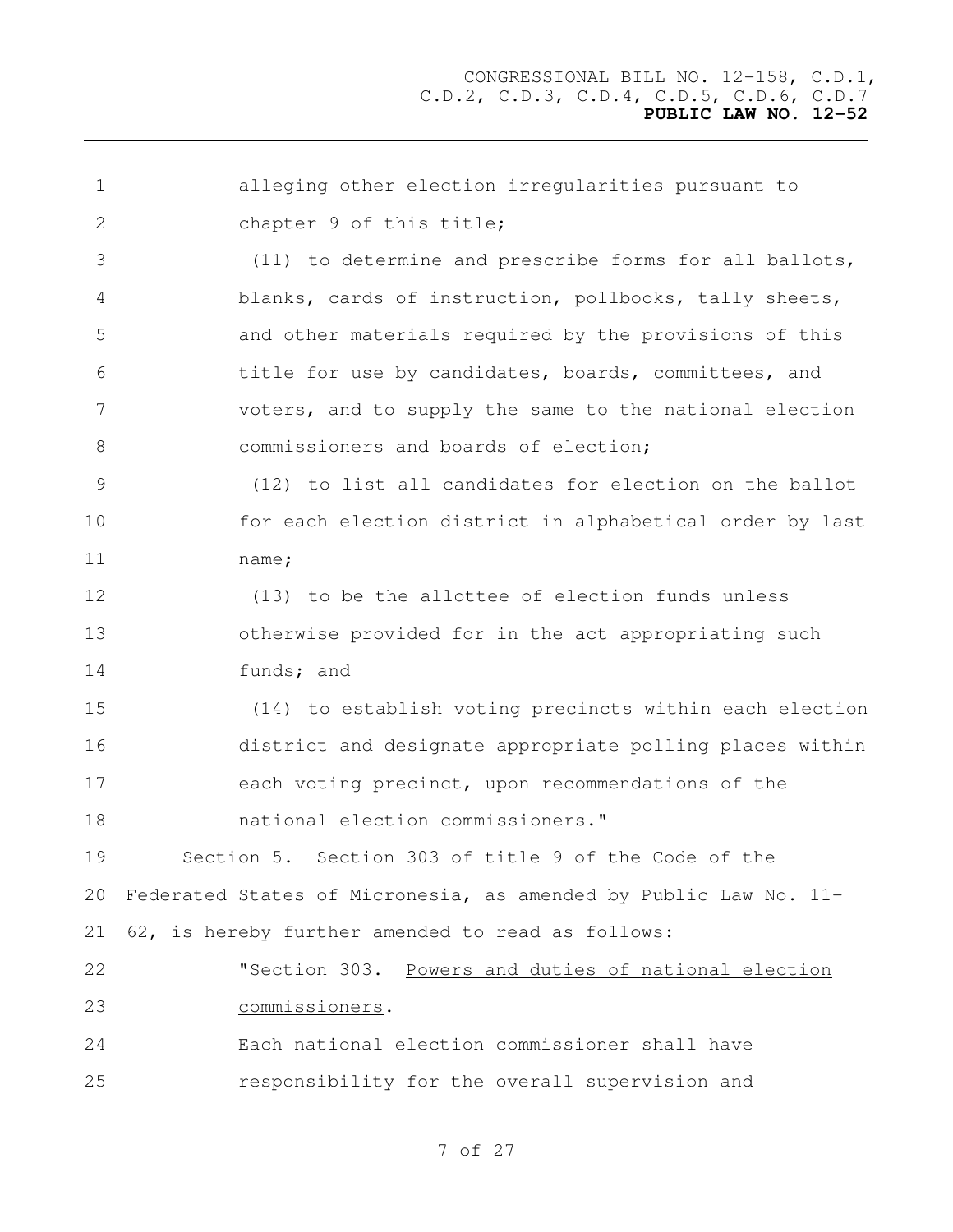administration of the election within his state and shall perform such duties as are prescribed by law, which include, but are not limited to, the following: (1) to appoint all members of the several boards of election in his or her State as provided for in this title; (2) to require such reports from the several boards as may be required by law or regulation or as the National Election Director or national election commissioner may 10 deem necessary; (3) to recommend to the National Election Director voting precincts within each election district and recommend appropriate polling places within each voting 14 precinct; (4) to receive nomination petitions; (5) to register or cause to be registered all the voters in his State and, jointly with the state election commissioner, to maintain the General State Register in his State as provided in this title; (6) not less than 60 days prior to each election, to prepare from the General State Register a 'registered voters list' for each voting precinct in his State; (7) to promulgate, in accordance with chapter 1 of title 17 of the Code of the Federated States of Micronesia, local rules and regulations that are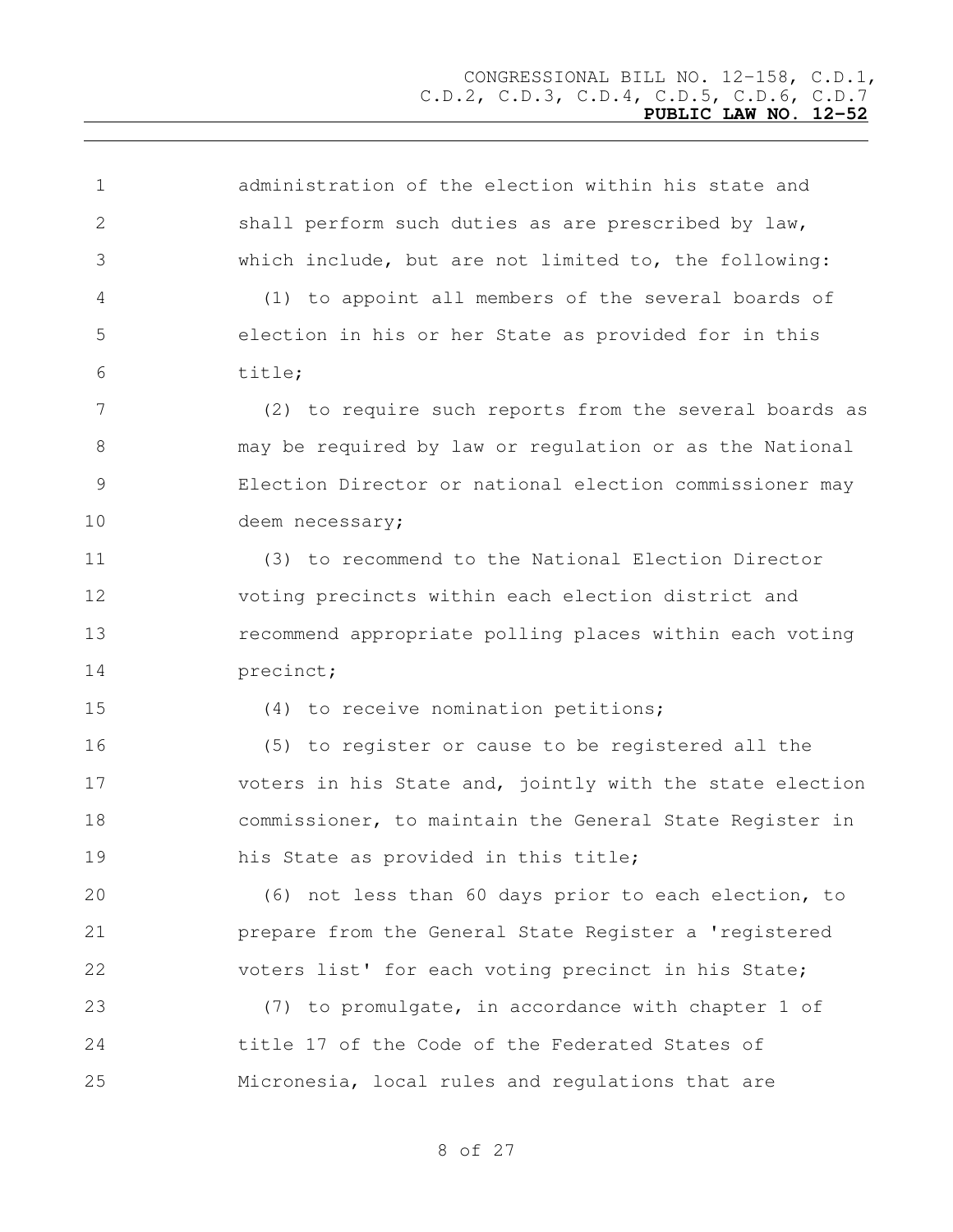consistent with rules and regulations promulgated by the National Election Director pursuant to section 302 of chapter 3 of this title; (8) to assist the National Election Director in maintaining the National Election Register required by section 306 of this title; (9) to report directly to the National Election 8 Director: and (10) to execute his responsibilities and perform his duties as lawfully directed and authorized by the National Election Director in accordance with the **provisions of this title."**  Section 6. Section 304 of title 9 of the Code of the Federated States of Micronesia is hereby amended to read as follows: "Section 304. Striking names of disqualified voters. (1) Not less than 60 days before each regular election, the national election commissioner of each State, in conjunction with the state election commissioner, shall ascertain from the Department of Public Health or any informing department, or from any 22 reliable source, information of the death, adjudication of insanity or feeble-mindedness, loss of citizenship, or any other disqualification to vote of any person registered to vote in his State or who he has reason to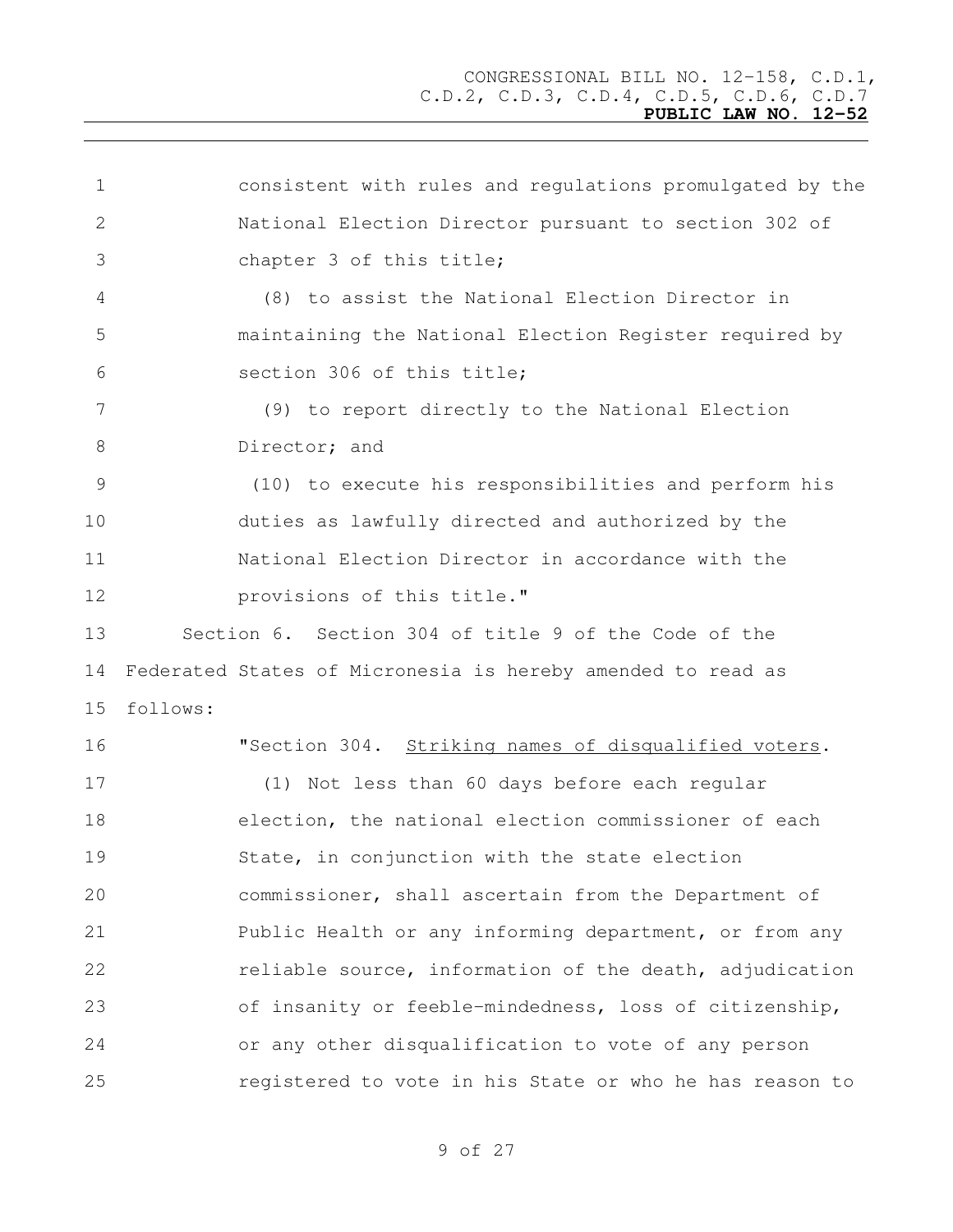believe may be registered to vote therein. The national election commissioner shall thereupon make such investigation as he may deem necessary to prove or disprove such information, giving the person concerned, if available, notice and an opportunity to be heard. If, after such investigation, the national election commissioner finds that such person is dead, incompetent, has lost his citizenship, or is disqualified for any reason to vote, he shall strike or direct that the name of such person be stricken from the official registry and shall so notify the National Election Director who shall cause the name of such person to be stricken from the National Election Register.

 (2) The national election commissioner of each State shall make and keep an index of all information furnished to him under any requirements of law concerning any of the matters mentioned in this section and shall provide any person authorized by this title or by regulation to receive affidavits on application for registration with any information the latter may need to ascertain whether or not any applicant is in any manner disqualified to vote.

 (3) Any person whose name is stricken from the National Election Register may appeal in the manner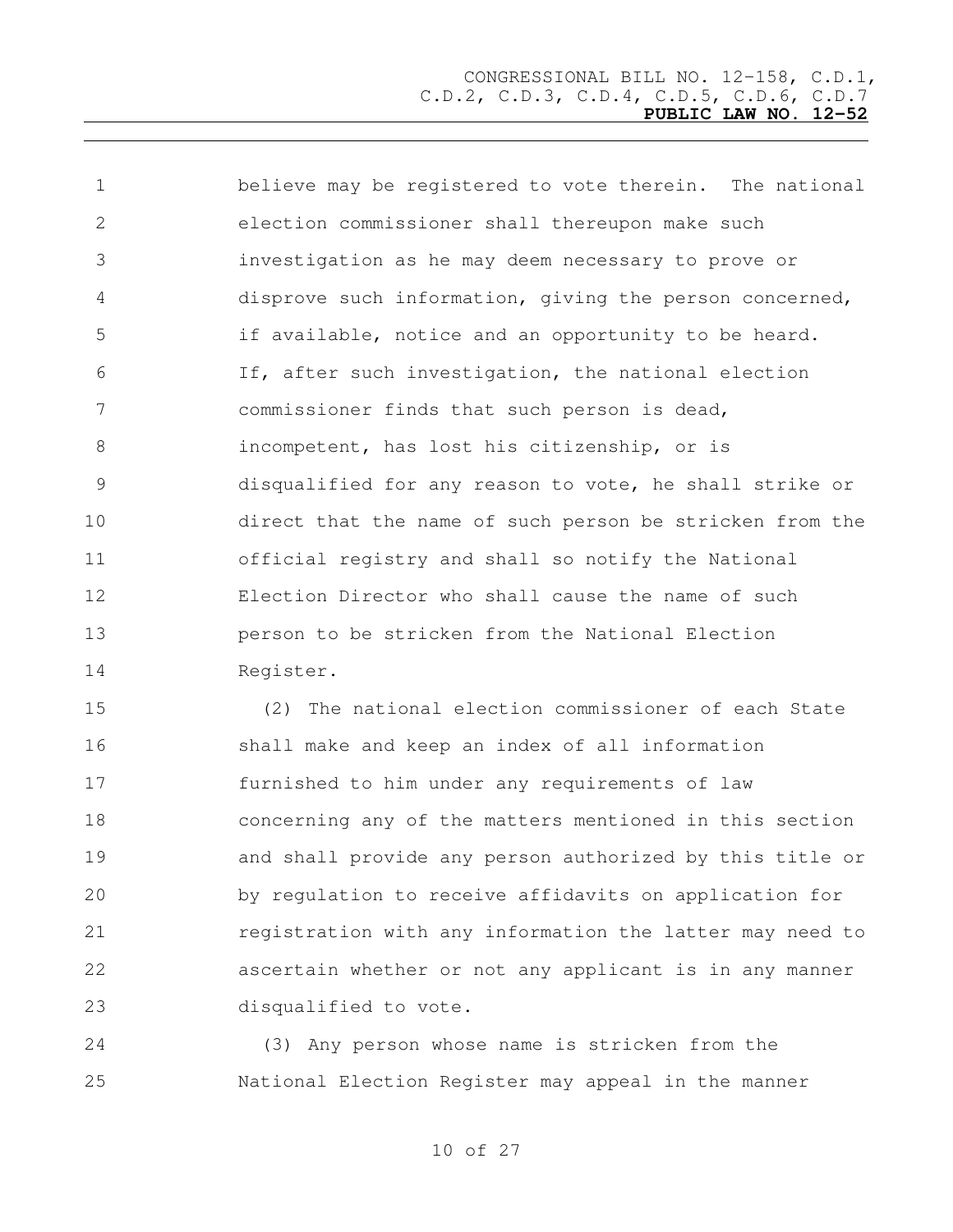| $\mathbf 1$    | provided by chapter 9 of this title."                              |
|----------------|--------------------------------------------------------------------|
| 2              | Section 7. Title 9 of the Code of the Federated States of          |
| 3              | Micronesia is hereby further amended by enacting a new section 305 |
| 4              | to read as follows:                                                |
| 5              | "Section 305. General State Register.                              |
| 6              | 'General State Register' means the official<br>(1)                 |
| 7              | election register for a State commonly referred to as              |
| 8              | the Master List, as jointly maintained by that State's             |
| $\overline{9}$ | national election commissioner and state election                  |
| 10             | commissioner.                                                      |
| 11             | The national election commissioner of each State<br>(2)            |
| 12             | shall register or cause to be registered in the General            |
| 13             | State Register all persons registered to vote in his               |
| 14             | State.                                                             |
| 15             | (3) Each State's General State Register shall consist              |
| 16             | of one or more volumes, with a general alphabetical                |
| 17             | index of registered voters. The General State Register             |
| 18             | shall be divided into as many parts as there are                   |
| 19             | election precincts in the election districts in the                |
| 20             | State and shall have an index of precincts.                        |
| 21             | (4) Each State's General State Register shall be                   |
| 22             | maintained jointly and continuously by the national                |
| 23             | election commissioner and the state election                       |
| 24             | commissioner of the relevant State.                                |
| 25             | (5) The General State Register shall be printed                    |
|                |                                                                    |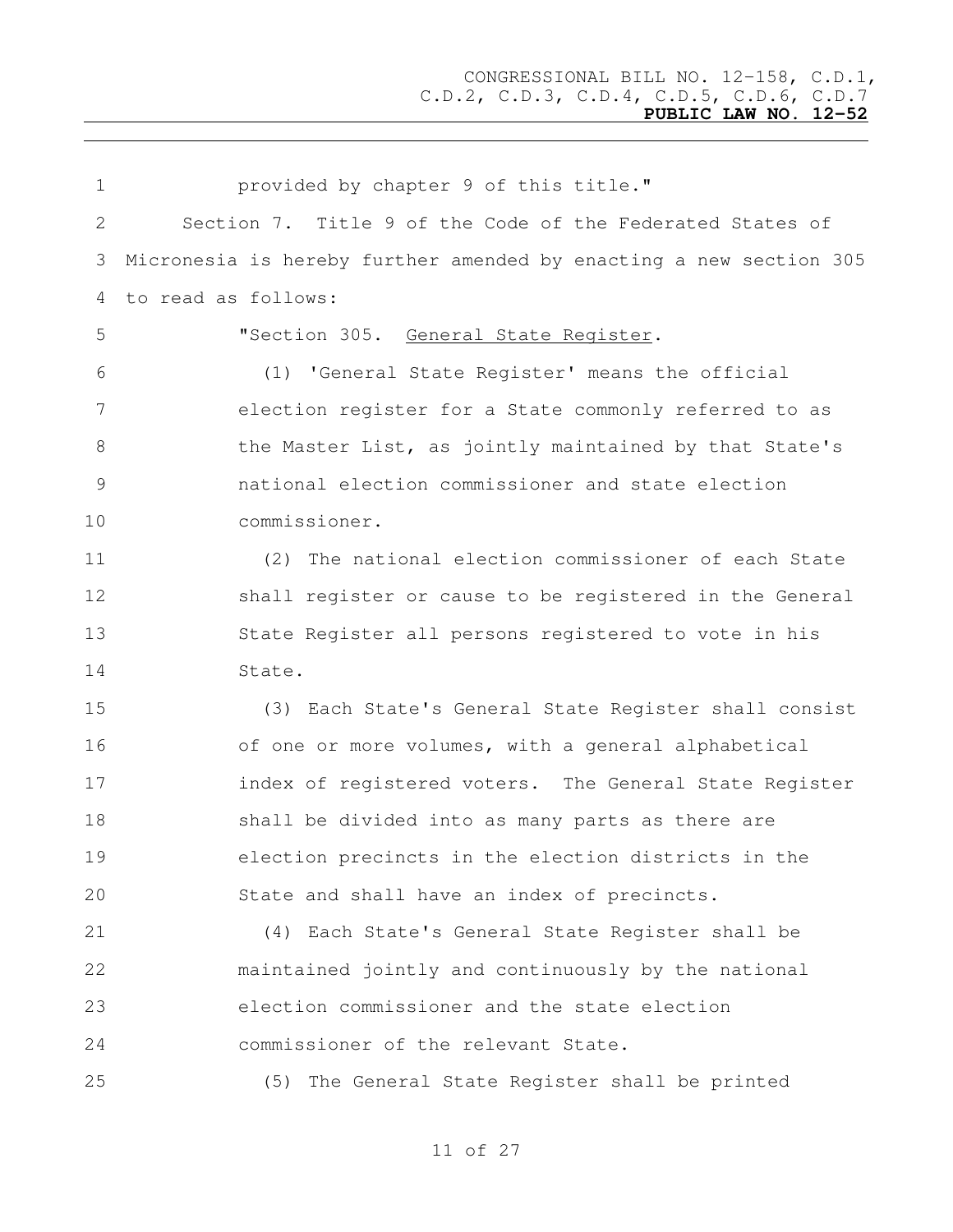| $\mathbf 1$    | uniformly in all states of the Federated States of          |
|----------------|-------------------------------------------------------------|
| $\overline{2}$ | Micronesia and shall be open to public inspection at all    |
| 3              | times during normal business hours.                         |
| 4              | (6) Each State's General State Register shall be            |
| 5              | published and made available for public inspection at       |
| 6              | least 60 days prior to any election."                       |
| 7              | Section 8. Section 306 of title 9 of the Code of the        |
| 8              | Federated States of Micronesia is hereby amended to read as |
| 9              | follows:                                                    |
| 10             | "Section 306. National Election Register.                   |
| 11             | (1) There shall be one unified National Election            |
| 12             | Register, which shall consist of each State General         |
| 13             | Register as jointly maintained by the national election     |
| 14             | commissioner and the state election commissioner for the    |
| 15             | relevant State.                                             |
| 16             | (2) The National Election Director shall be                 |
| 17             | responsible for maintaining the National Election           |
| 18             | Register.                                                   |
| 19             | (3) All changes and additions to the General State          |
| 20             | Register of a State must also be made in the National       |
| 21             | Election Register.                                          |
| 22             | The National Election Register shall be open to<br>(4)      |
| 23             | public inspection at all times during normal business       |
| 24             | hours.                                                      |
| 25             | (5) The National Election Register shall be published       |
|                |                                                             |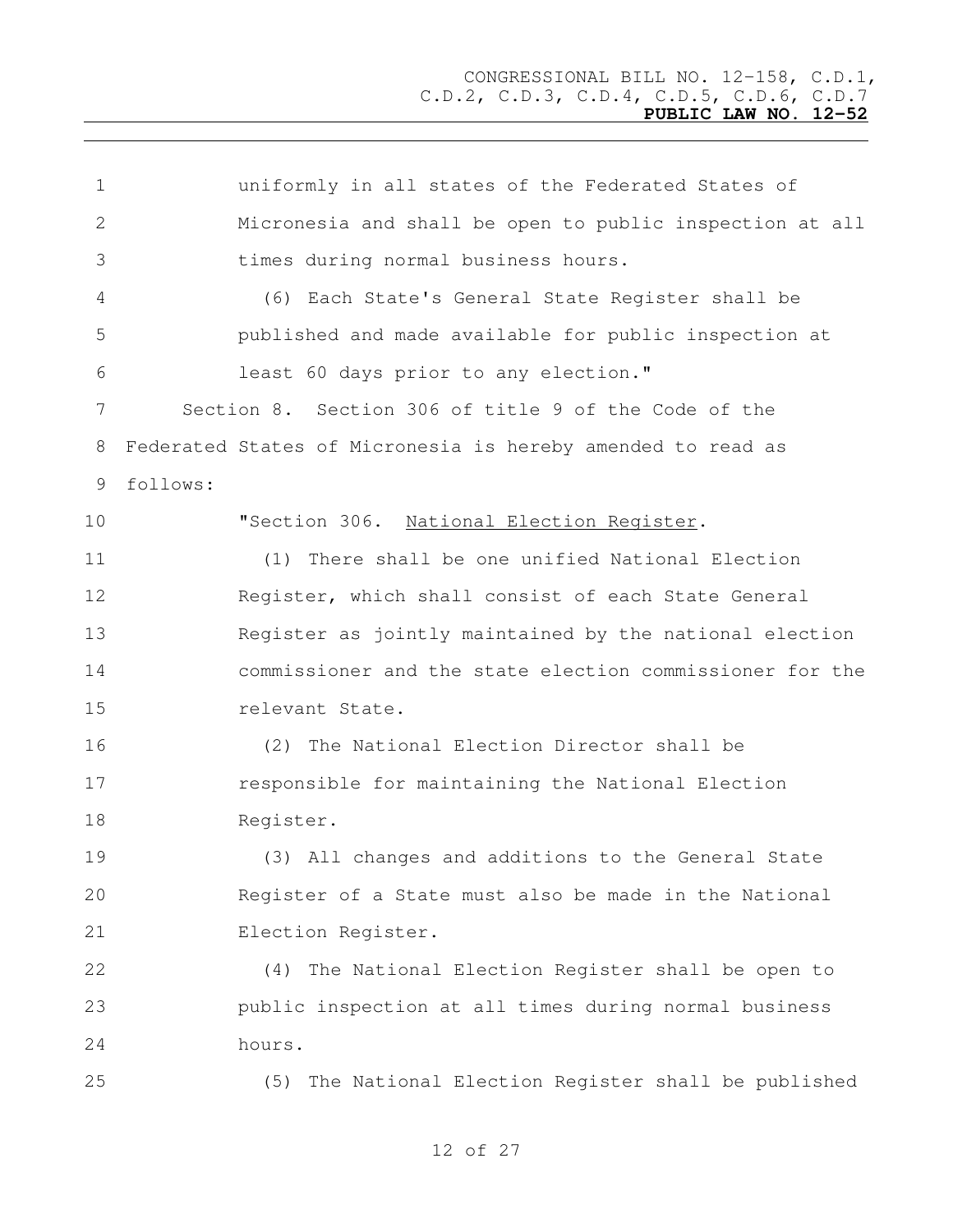| 1             | and made available for public inspection at least 45             |
|---------------|------------------------------------------------------------------|
| 2             | days prior to any election."                                     |
| 3             | Section 9. Section 402 of title 9 of the Code of the             |
| 4             | Federated States of Micronesia, as amended by Public Law No. 11- |
| 5             | 62, is hereby further amended to read as follows:                |
| 6             | "Section 402. Powers and duties of election board.               |
| 7             | Each board of election member shall have the following           |
| 8             | powers and duties:                                               |
| $\mathcal{G}$ | (1) to perform all duties prescribed by law;                     |
| 10            | (2) to supervise and manage each polling place in the            |
| 11            | capacity of a pollworker;                                        |
| 12            | (3) to receive, preserve, and maintain ballot boxes,             |
| 13            | locks, maps, cards of instructions, and other supplies           |
| 14            | and equipment necessary to conduct elections;                    |
| 15            | (4) to give such instruction deemed necessary for the            |
| 16            | orderly conduct of the election;                                 |
| 17            | (5) to provide for the issuance of all notices and               |
| 18            | publications concerning elections;                               |
| 19            | (6) to review and examine the sufficiency and validity           |
| 20            | of nominating petitions and other documents where the            |
| 21            | national election commissioner or the National Election          |
| 22            | Director designates the board to act in his stead;               |
| 23            | (7) to receive and transmit all ballot boxes, locked             |
| 24            | and sealed, to the national election commissioner;               |
| 25            | (8) to receive, investigate, and decide on complaints            |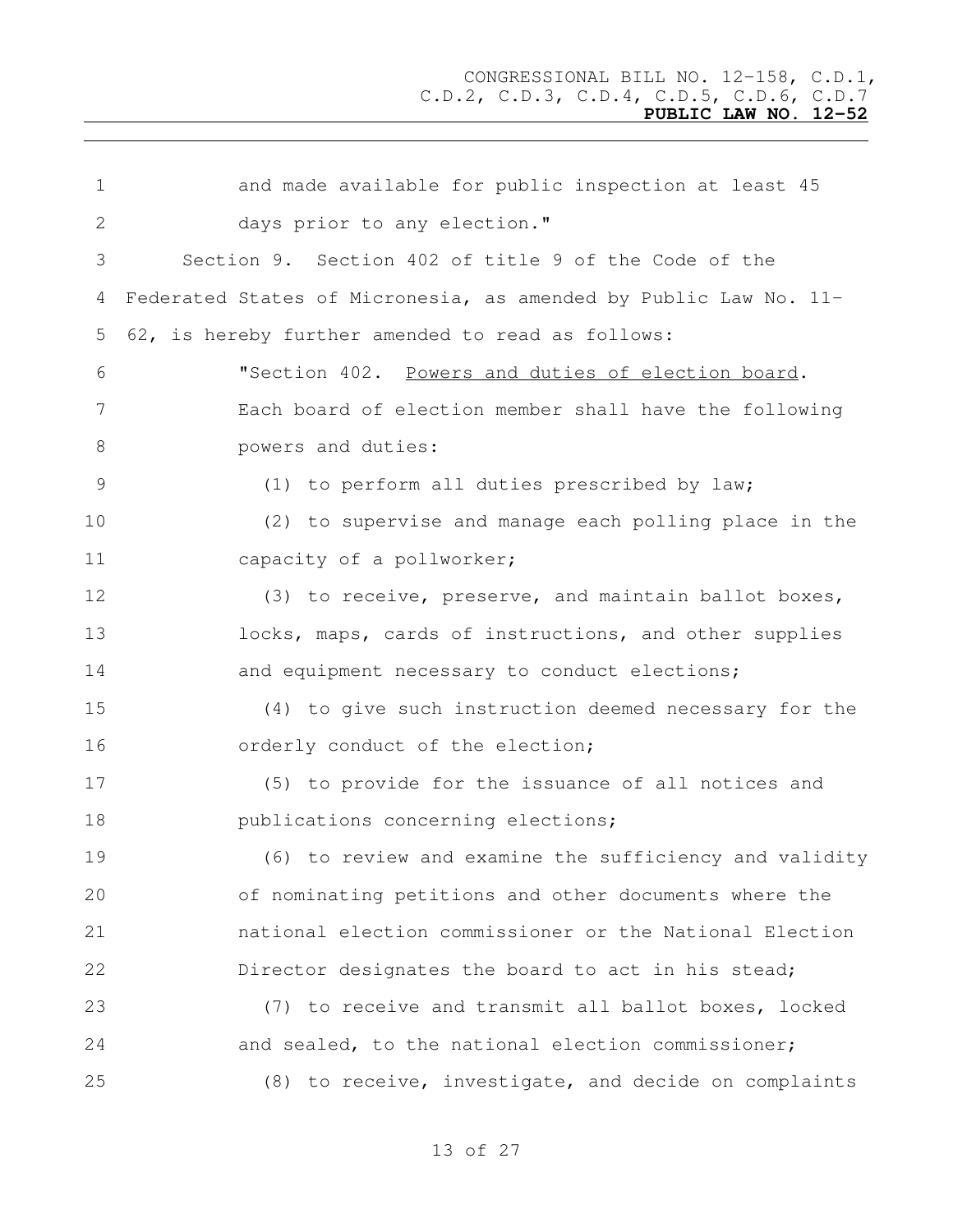| $\mathbf 1$ | concerning election irregularities and determine the        |
|-------------|-------------------------------------------------------------|
| 2           | residence qualifications of voters, subject to review       |
| 3           | according to chapter 9 of this title;                       |
| 4           | (9) to perform such other duties as are prescribed          |
| 5           | by law or rules issued by the national election             |
| 6           | commissioner or National Election Director; and             |
| 7           | (10) to register electors."                                 |
| 8           | Section 10. Section 503 of title 9 of the Code of the       |
| 9           | Federated States of Micronesia is hereby amended to read as |
| 10          | follows:                                                    |
| 11          | "Section 503. Registration required.                        |
| 12          | (1) Except as otherwise provided by law, no person          |
| 13          | shall be entitled to vote in any election for Members of    |
| 14          | the Congress of the Federated States of Micronesia, or      |
| 15          | to be listed upon any official election register, or        |
| 16          | upon any precinct list, who fails to register with the      |
| 17          | state or national election offices.                         |
| 18          | (2) A voter having once been registered with either         |
| 19          | the state or national election office shall not be          |
| 20          | required to register again for any succeeding election,     |
| 21          | except in case of change of name or residence, as           |
| 22          | specified in section 507 of this chapter, or intervening    |
| 23          | disqualification, as specified in section 304 of this       |
| 24          | title.                                                      |
| 25          | (3) Notwithstanding the provisions of subsection (2)        |
|             |                                                             |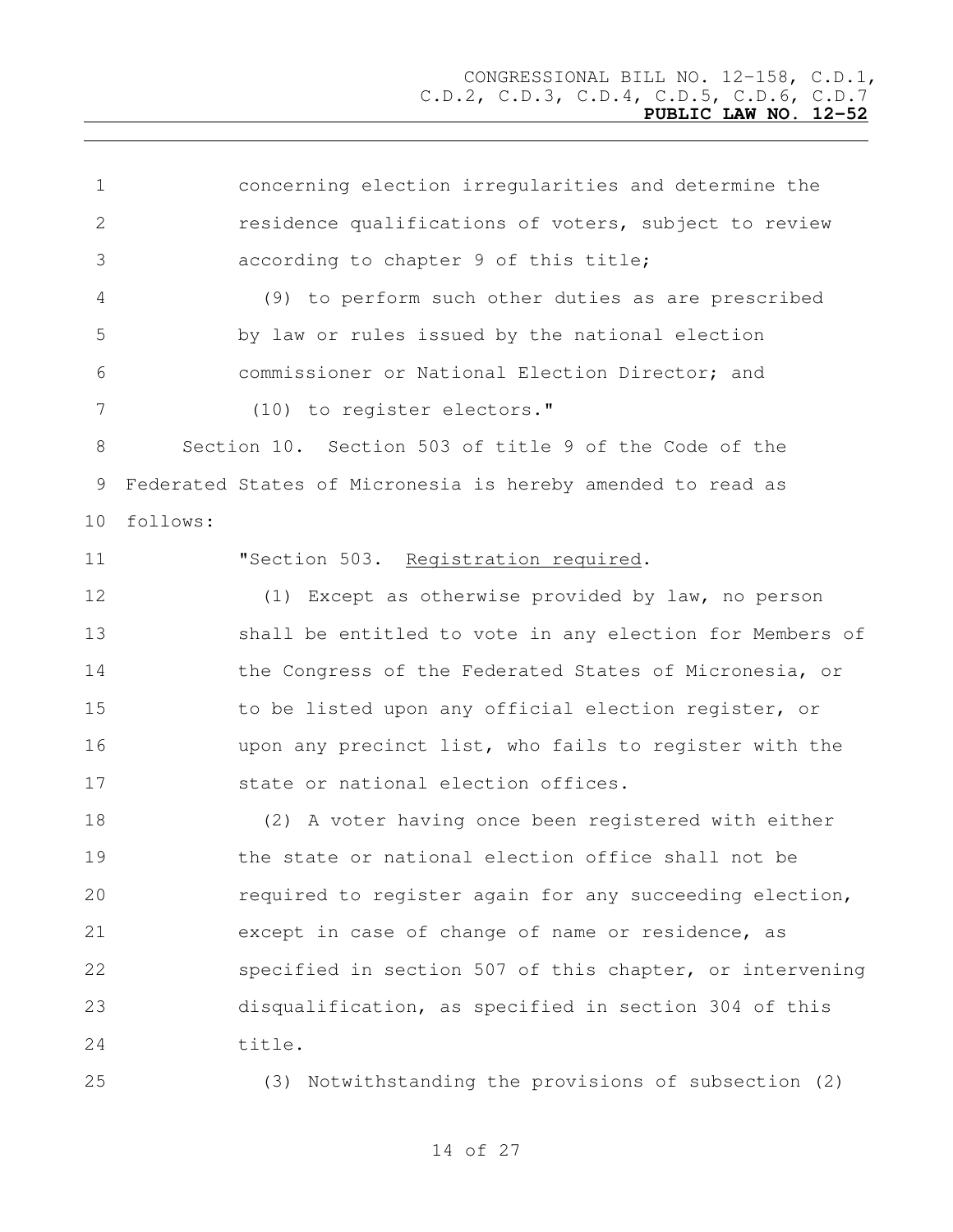| $\mathbf 1$ |          | of this section, in the event voting records are lost or    |
|-------------|----------|-------------------------------------------------------------|
| 2           |          | destroyed, the national election commissioner may           |
| 3           |          | require the re-registration of those voters whose           |
| 4           |          | records are lost or destroyed."                             |
| 5           |          | Section 11. Section 504 of title 9 of the Code of the       |
| 6           |          | Federated States of Micronesia is hereby amended to read as |
| 7           | follows: |                                                             |
| 8           |          | "Section 504. Application for registration - Affidavit.     |
| 9           |          | (1) Any person qualified to and desiring to register        |
| 10          |          | as a voter in any election district may present himself     |
| 11          |          | at any time during business hours to any member of the      |
| 12          |          | board of election in that district (herein empowered and    |
| 13          |          | authorized to administer oaths and take                     |
| 14          |          | acknowledgments), or persons authorized by law to           |
| 15          |          | administer oaths, or to any person authorized by the        |
| 16          |          | National Election Director in regulations issued            |
| 17          |          | pursuant to this title to administer oaths and accept       |
| 18          |          | affidavits of registration, then and there to be            |
| 19          |          | examined under oath as to his qualifications as an          |
| 20          |          | elector.                                                    |
| 21          |          | (2) Each applicant desiring to register shall make and      |
| 22          |          | subscribe to an application in substantially the            |
| 23          |          | following form:                                             |
| 24          |          | 'AFFIDAVIT ON APPLICATION FOR REGISTRATION                  |
| 25          |          | Federated States of Micronesia                              |
|             |          |                                                             |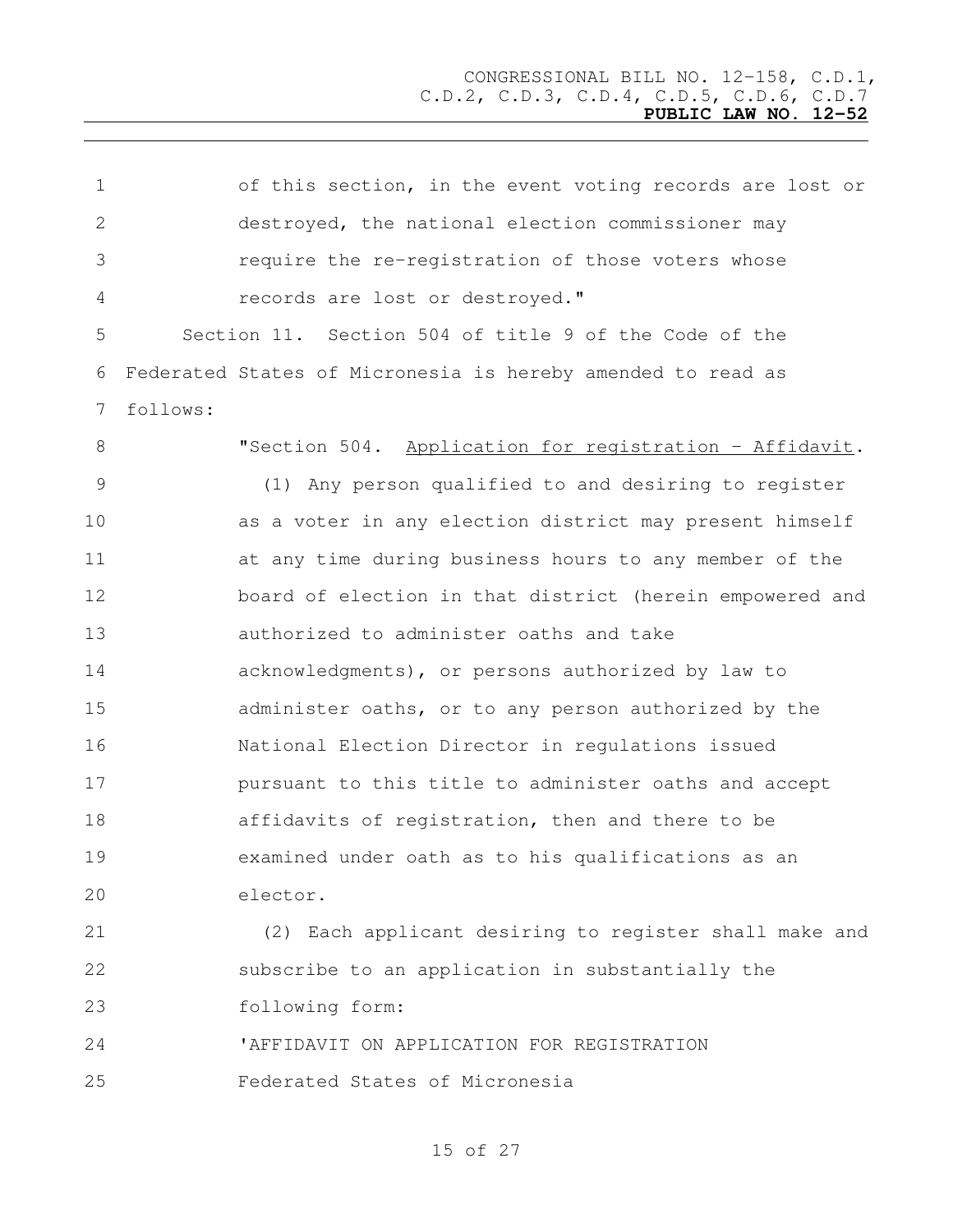CONGRESSIONAL BILL NO. 12-158, C.D.1, C.D.2, C.D.3, C.D.4, C.D.5, C.D.6, C.D.7

## **PUBLIC LAW NO. 12-52**

| $\mathbf 1$   |                                                                        |
|---------------|------------------------------------------------------------------------|
| 2             |                                                                        |
| 3             |                                                                        |
| 4             | 4. I currently live at <u>______________________________</u> .         |
| 5             | 5. My Election District No. is ____, Box No. ______ .                  |
| 6             | 6. I am a citizen of the Federated States of Micronesia.               |
| 7             | 7. I was naturalized as a citizen of the Federated                     |
| 8             | States of Micronesia at ____ State on the ____ day of ____             |
| $\mathcal{G}$ | in the year ___.                                                       |
| 10            | 8. I have resided in the Federated States of Micronesia                |
| 11            | not less than nine months, and in Congressional Election               |
| 12            | District No. ____ in the State of _____ not less than                  |
| 13            | three months immediately preceding this date on which I                |
| 14            | now offer to register to vote in that district, to wit,                |
| 15            | on the _____ day of _____ in the year ____.                            |
| 16            | 9. I am not currently under parole, probation, or                      |
| 17            | sentence for any felony for which I have been convicted                |
| 18            | by any court of the Federated States of Micronesia or                  |
| 19            | any court within the jurisdiction of the United States.                |
| 20            | 10. I am not currently under a judgment of mental                      |
| 21            | incompetence or insanity.                                              |
| 22            | 11. I solemnly swear that the foregoing statements are                 |
| 23            | true, so help me God.                                                  |
| 24            | Subscribed and sworn to before me this <u>eau</u> day of <u>eau</u> in |
| 25            | the year ___.'                                                         |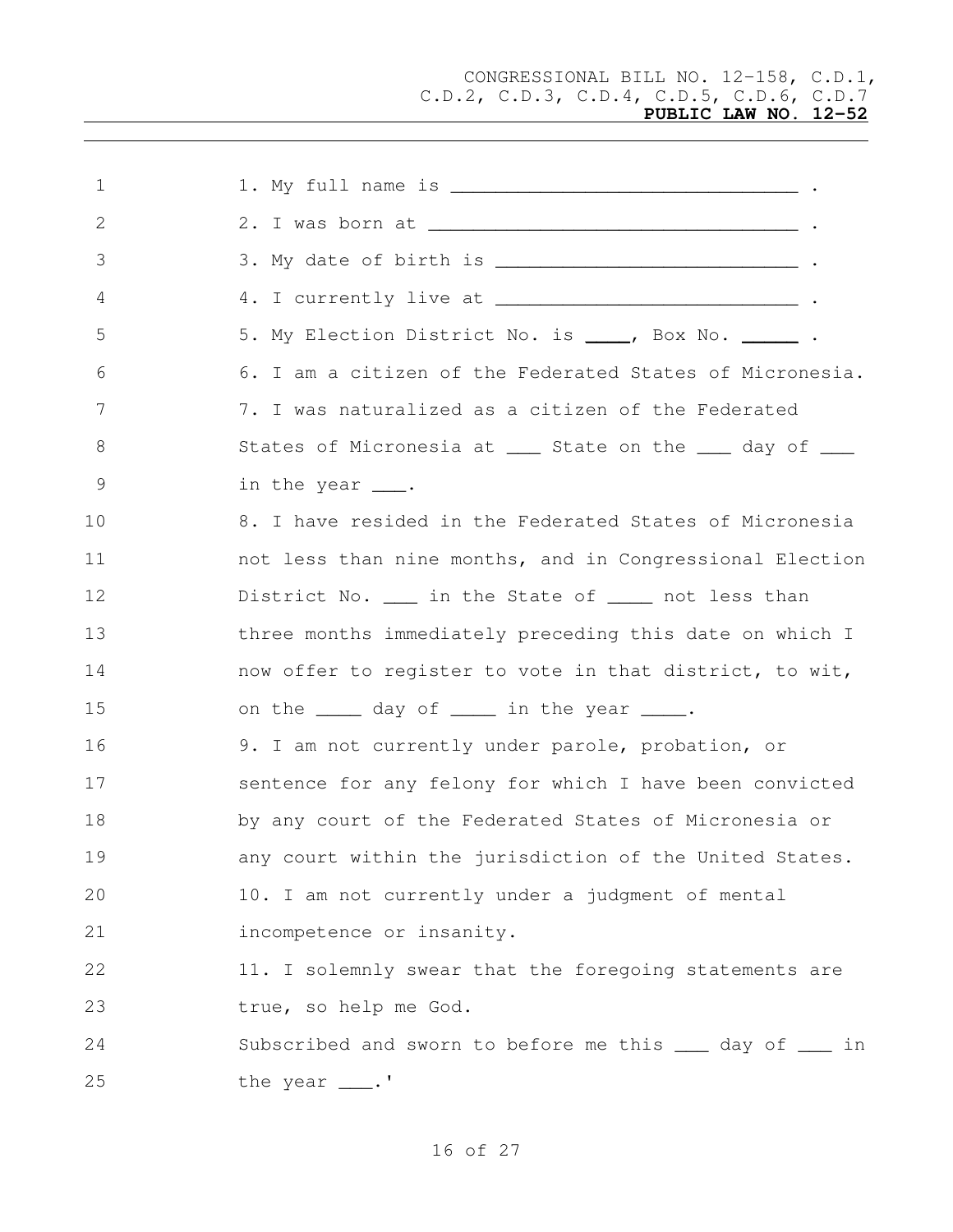| $\mathbf 1$   |          | The applicant shall strike out allegations that are         |
|---------------|----------|-------------------------------------------------------------|
| 2             |          | inapplicable and shall sign or make his mark on,            |
| 3             |          | and swear to the truth of the allegations in, his           |
| 4             |          | application.                                                |
| 5             |          | (3) In any case where the person who administers the        |
| 6             |          | oath shall so desire or believe the same to be              |
| 7             |          | expedient, he may demand that the applicant produce a       |
| 8             |          | witness or witnesses to further substantiate the            |
| $\mathcal{G}$ |          | allegations of his application."                            |
| 10            |          | Section 12. Section 505 of title 9 of the Code of the       |
| 11            |          | Federated States of Micronesia is hereby amended to read as |
| 12            | follows: |                                                             |
| 13            |          | "Section 505. Submission of affidavit of qualifications     |
| 14            |          | to examiner.                                                |
| 15            |          | (1) Every affidavit on application for registration         |
| 16            |          | shall be submitted to the persons authorized to examine     |
| 17            |          | the qualifications of electors, as set forth in section     |
| 18            |          | 504 of this title.                                          |
| 19            |          | (2) Affidavits filed as part of a State's registration      |
| 20            |          | and election procedure may be submitted in lieu of the      |
| 21            |          | affidavit required by section 504 of this title."           |
| 22            |          | Section 13. Section 506 of title 9 of the Code of the       |
| 23            |          | Federated States of Micronesia is hereby amended to read as |
| 24            | follows: |                                                             |
| 25            |          | "Section 506. Entry of a voter's name in the General        |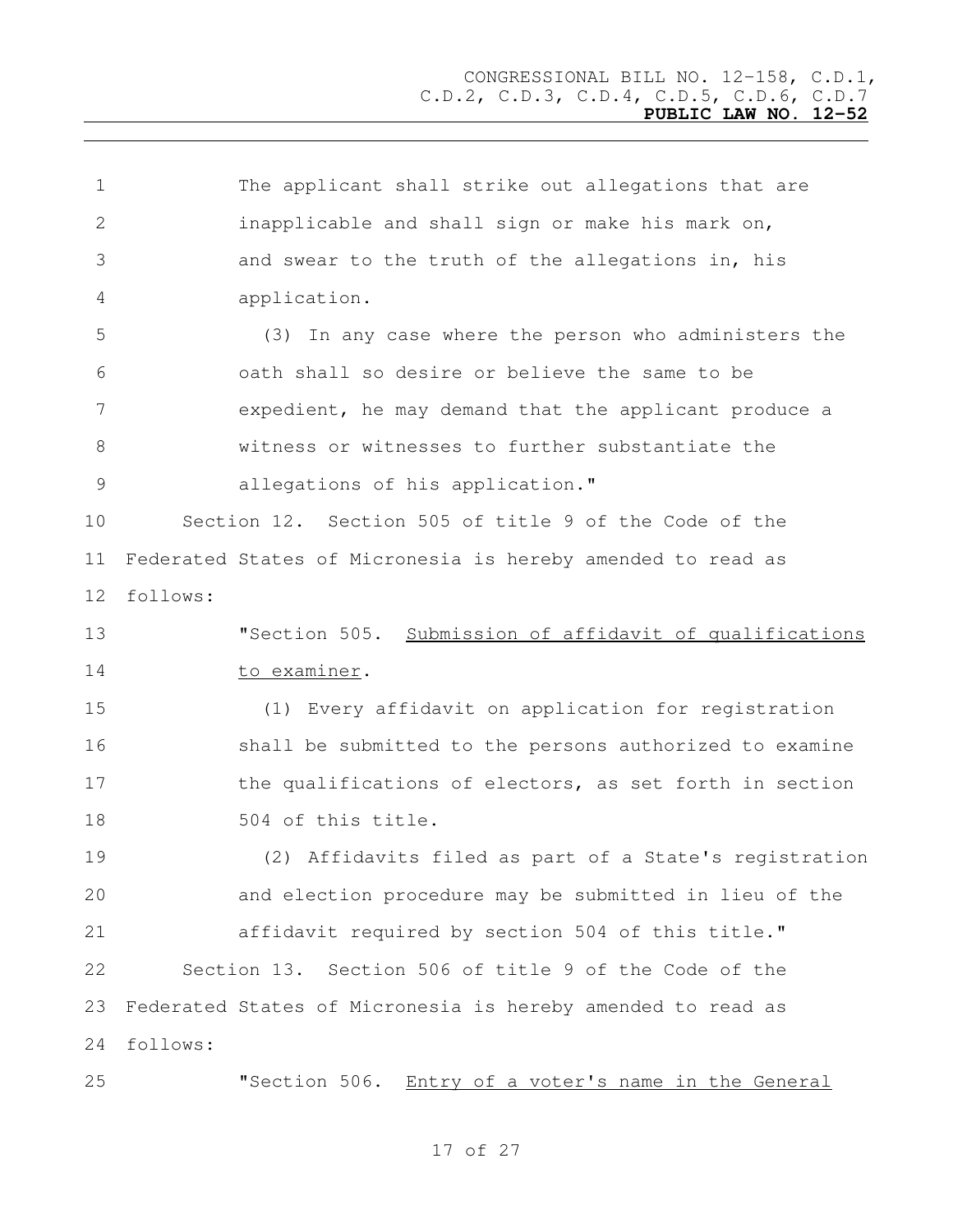| $\mathbf 1$   | State Register - Filing of affidavits.                  |
|---------------|---------------------------------------------------------|
| $\mathbf{2}$  | (1) If the person authorized to receive an Affidavit    |
| 3             | on_Application for Registration is satisfied that the   |
| 4             | applicant is entitled to be registered as a voter, he   |
| 5             | shall number the affidavit consecutively as approved by |
| 6             | him and shall transmit the affidavit to the national    |
| 7             | election commissioner.                                  |
| 8             | (2) Upon receipt of an affidavit of registration, the   |
| $\mathcal{G}$ | national election commissioner shall enter or cause to  |
| 10            | be entered in the General State Register the following  |
| 11            | facts:                                                  |
| 12            | (a) the number of the affidavit;                        |
| 13            | (b) the date of registration;                           |
| 14            | (c) the name of the applicant in full;                  |
| 15            | (d) the applicant's date of birth;                      |
| 16            | (e) if naturalized, the date of such                    |
| 17            | naturalization;                                         |
| 18            | (f) the current residence of the applicant;             |
| 19            | (g) election district and box number; and               |
| 20            | (h) any other pertinent information which the           |
| 21            | national election commissioner may deem necessary.      |
| 22            | (3) The national election commissioner shall forthwith  |
| 23            | enter or cause to be entered the name so registered in  |
| 24            | its proper place in the general alphabetical index,     |
| 25            | together with a reference to the page on which the      |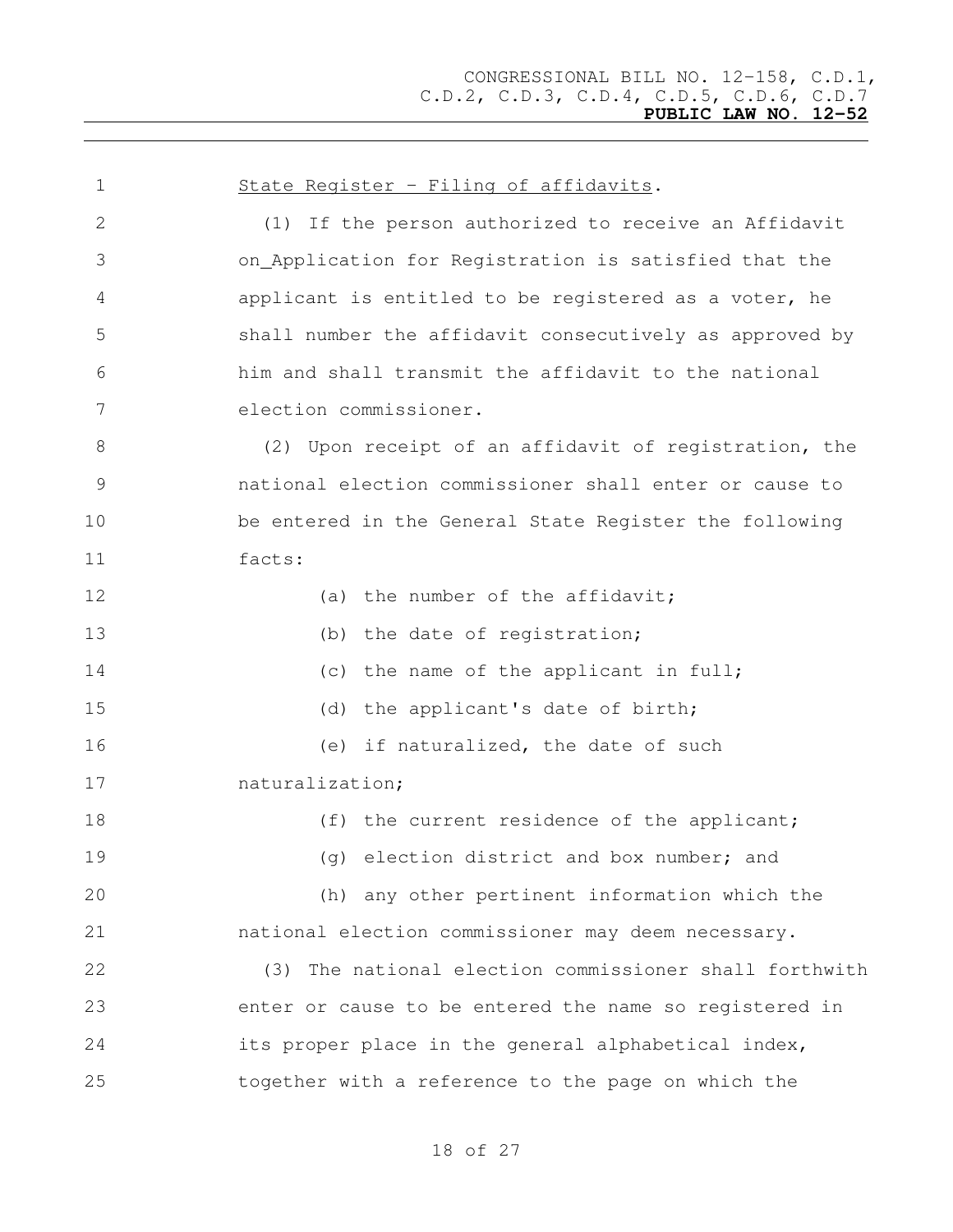registration appears. (4) The national election commissioner shall file the accepted affidavits in consecutive numbers, and keep the same in some convenient place so as to be open to public inspection and examination." Section 14. Section 507 of title 9 of the Code of the Federated States of Micronesia is hereby amended to read as follows: "Section 507. Change of name or residence. (1) Any voter who lawfully changes his residence from 11 one voting precinct to another, or who changes his name **after registration in any General State Register, may**  file a Change of Registration form with the national election commissioner of his or her State, as required by regulation. (2) Any voter who lawfully changes his residence from one state of the Federated States of Micronesia to another state of the Federated States of Micronesia may file a Change of Residence form with the national election commissioner of the new state of residence, thereby signifying the voter's desire to become a registered voter of the new state of residence, PROVIDED the voter meets the voting requirements in the new state of residence.

(3)(a) Upon receipt of a change of registration form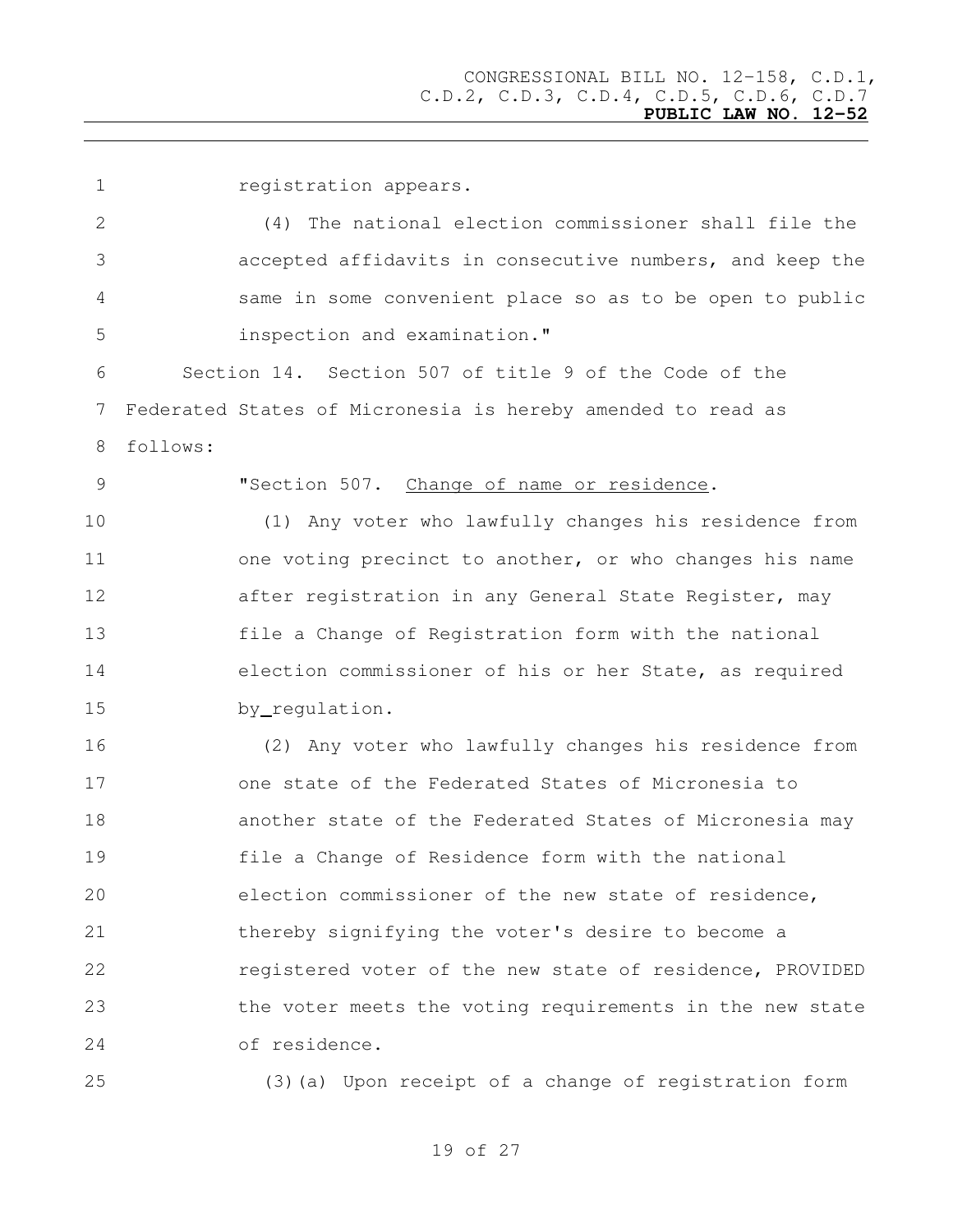under subsection (1) of this section, the national election commissioner or his authorized representative shall cancel the former registration by drawing one or more lines through the name of such voter as previously registered and enter or cause to be entered his own signature and the date of such cancellation with ink on the same line. (b) Upon receipt of a change of registration form under subsection (2) of this section, the national election commissioner of the new state of residence shall verify the voter's registration in the former state of residence with either the National Election Director or the national election commissioner of the former state of residence. Upon verification of registration, the national election commissioner of the new state of residence shall enter or cause to be 17 entered the name of such voter, the date of such change of registration and other relevant information, and his **19** own signature, with ink, in the General State Register of the new state of residence. If the voter's registration in the former state of residence cannot be verified, the voter shall be required to register.

 (4) No such change of registration shall be allowed on account of any change of residence or name made within 90 days before an election.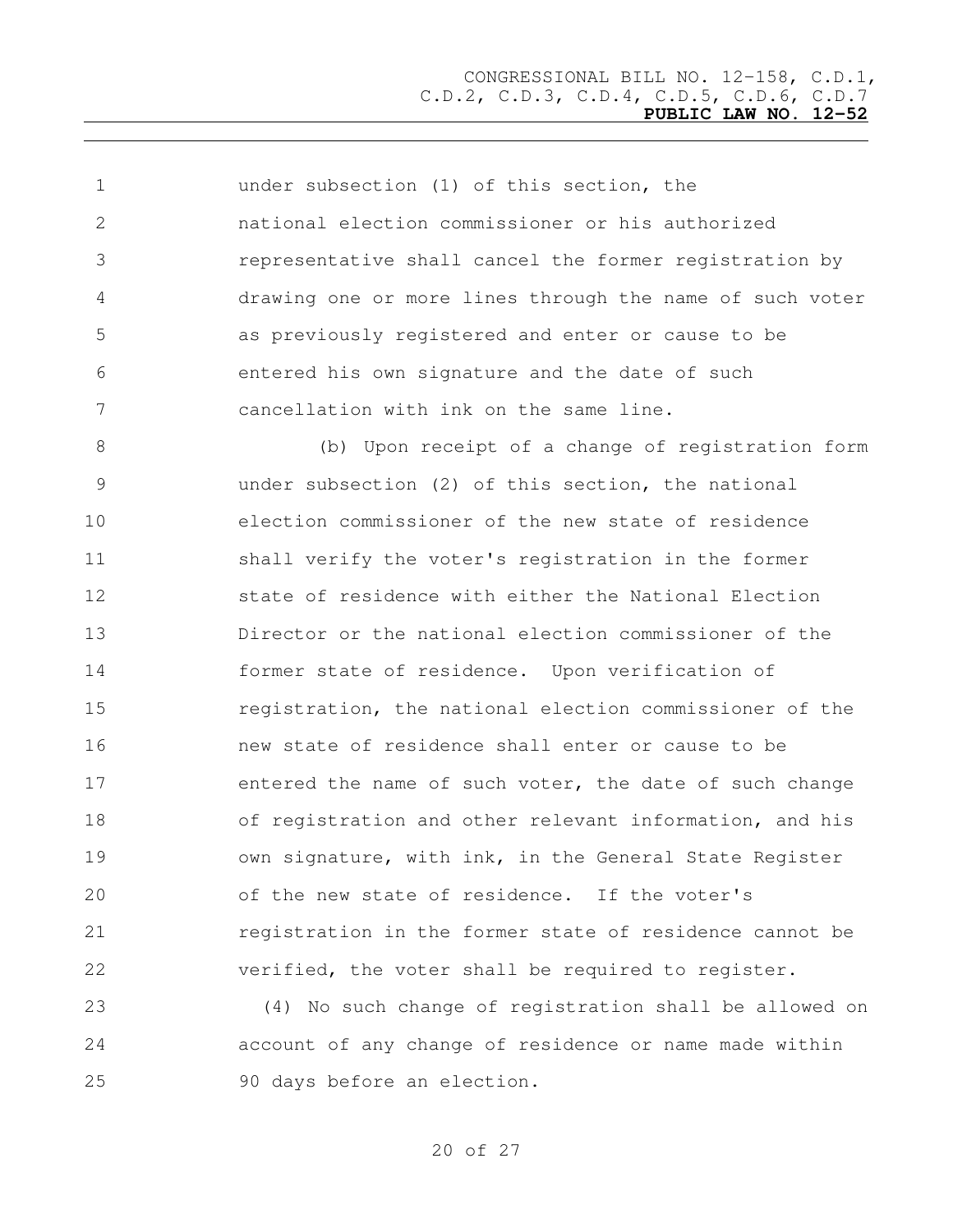| $\mathbf 1$   |          | (5) The National Election Director shall notify or               |
|---------------|----------|------------------------------------------------------------------|
| 2             |          | cause to be notified all relevant state and municipal            |
| 3             |          | election officials of the information contained in every         |
| 4             |          | Change of Registration form filed pursuant to this               |
| 5             |          | section."                                                        |
| 6             |          | Section 15. Section 509 of title 9 of the Code of the            |
| 7             |          | Federated States of Micronesia is hereby amended to read as      |
| 8             | follows: |                                                                  |
| $\mathcal{G}$ |          | "Section 509. Registered voter who is unlisted.                  |
| 10            |          | (1) Any eligible voter who has registered to vote                |
| 11            |          | pursuant to the provisions of this title, whose name             |
| 12            |          | does not appear in the General State Register or                 |
| 13            |          | precinct voting list, shall be permitted to vote if an           |
| 14            |          | election official duly authorized by the National                |
| 15            |          | Election Director determines that such registered voter          |
| 16            |          | has voted in either of the two immediately preceding             |
| 17            |          | national general elections.                                      |
| 18            |          | (2) The National Election Director shall, by                     |
| 19            |          | regulation, provide a method by which a voter may vote           |
| 20            |          | in the event that an election official duly authorized           |
| 21            |          | by the National Election Director cannot determine that          |
| 22            |          | such registered voter has voted in either of the two             |
| 23            |          | immediately preceeding national general elections."              |
| 24            |          | Section 16. Section 604 of title 9 of the Code of the            |
| 25            |          | Federated States of Micronesia, as amended by Public Law No. 11- |
|               |          |                                                                  |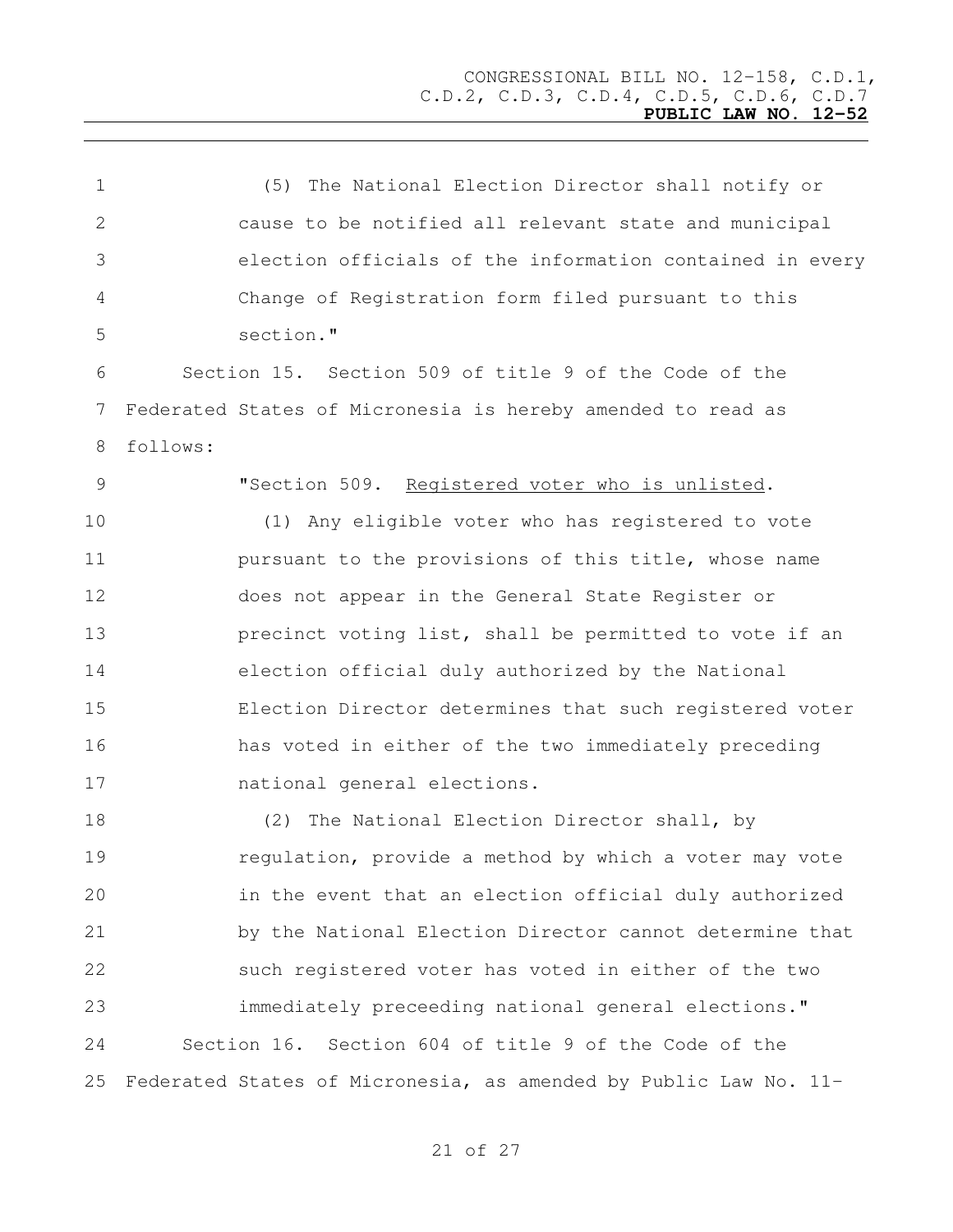62, is hereby further amended to read as follows: "Section 604. Withdrawal of candidates. (1) Any candidate may withdraw before an election by giving notice in writing to the national election commissioner or to the National Election Director, whichever is more practical, in the election district or State in which such candidate was seeking nomination or election. If a candidate withdraws or dies after the printing of the ballots, the national election commissioner shall cause the name of the candidate so withdrawing, or the name of any candidate who has died, 12 to be stricken from the ballots and in that regard, may require the services of the board of election of the district or precinct in which any person was a candidate and shall notify in writing such board of election of 16 the withdrawal or death, whereupon notice thereof shall, 17 before the opening of the polls on election day, be **posted at the polling place.** (2) If a candidate withdraws his name later than 65

 days before an election and the ballots are in the process of or have been printed, and it becomes necessary in the opinion of the National Election Director for a reprinting of ballots or a striking out of the candidate's name by a reprint blockout, all expenses thereof, except in case of a withdrawal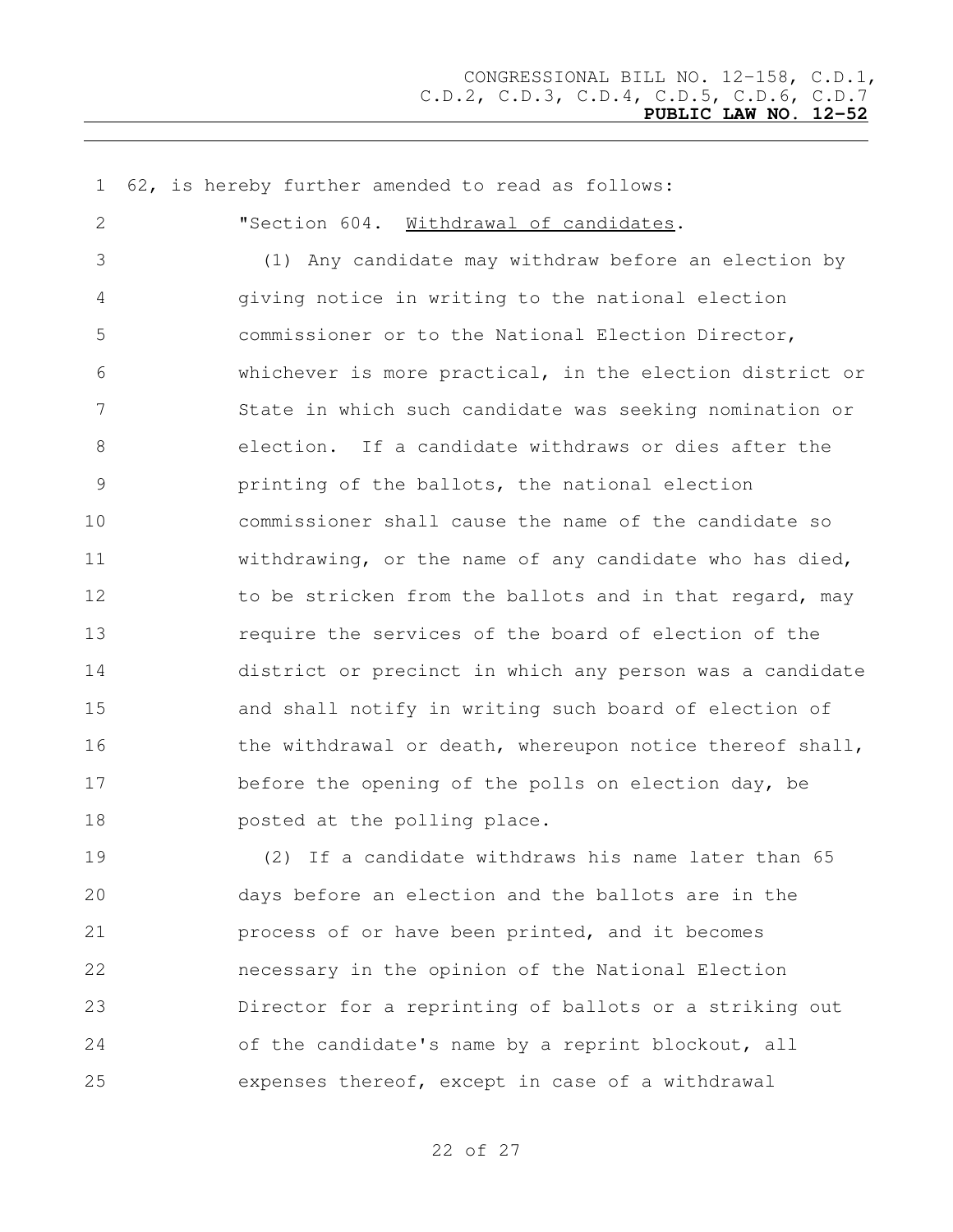necessitated for medical cause and so certified by a physician, shall be a charge against the withdrawing candidate and shall be paid by him within 60 days after such withdrawal to the national election commissioner. Monies so received shall be deposited in the General Fund of the Federated States of Micronesia, as a local revenue general realization, available for appropriation by the Congress of the Federated States of Micronesia.

 (3) Any person who, directly or indirectly, physically threatens or intimidates any candidate so as to cause or attempt to cause the candidate to withdraw from an election is guilty of a national offense and upon conviction shall be fined not more than \$2,000, or **imprisoned for not more than five years, or both."**  Section 17. Section 707 of title 9 of the Code of the Federated States of Micronesia, as amended by Public Law No. 12- 49, is hereby further amended to read as follows:

**"Section 707.** Special polling places.

 (1) Not less than 60 days prior to an election, the National Election Director shall designate special polling places where registered voters not residing in their state of registration may cast their votes on election day. For purposes of this section, 'election day' means the actual date in the Federated States of Micronesia on which elections are conducted in the FSM,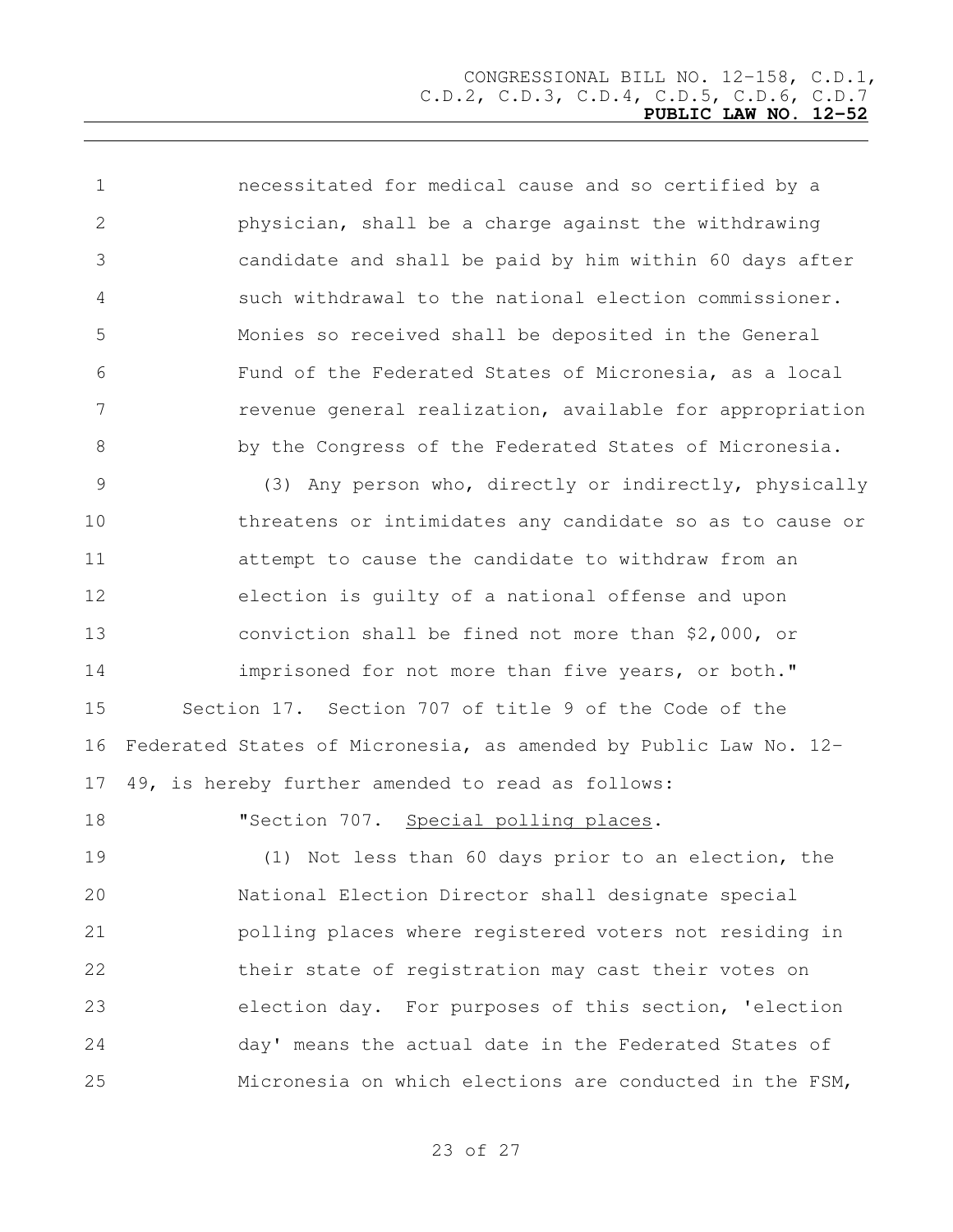without regard to the actual date at any polling place outside the FSM.

 (2) A citizen registered to vote in a State of the Federated States of Micronesia, but not residing in that State, may cast his or her vote at a special polling place, provided such citizen has met the requirements of subsection (3) of this section.

 (3) Any citizen intending to vote at a special polling place shall register his or her intent to do so by notifying the national election commissioner in his or her state of registration. Such notification shall be made in writing and must be received by the relevant national election commissioner not less than 30 days **prior to the election.** The form and substance of such notification shall be as specified by the National Election Director in election regulations issued **pursuant to title 17 of the Code of the Federated States** of Micronesia."

 Section 18. Section 803 of title 9 of the Code of the Federated States of Micronesia is hereby amended to read as follows:

 "Section 803. Opening and closing of polls. (1) Except as otherwise provided in this section, at exactly seven a.m. of the day of the election, a member of the board of election shall proclaim aloud at each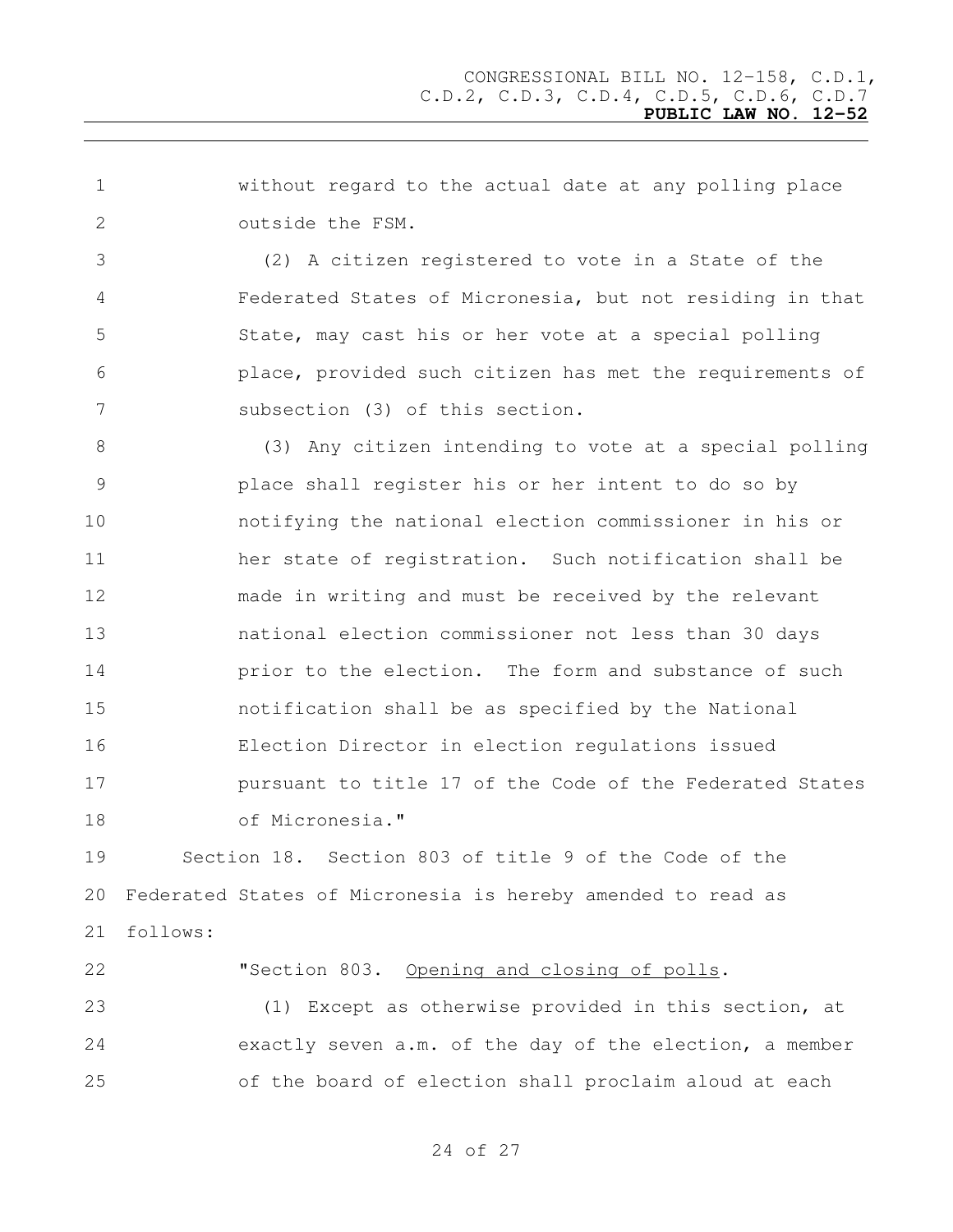| 1  | place of election that the polls are open and shall              |
|----|------------------------------------------------------------------|
| 2  | be kept open until five p.m. of the same day, or eight           |
| 3  | p.m. for any polling place outside the FSM, after which          |
| 4  | time the polls shall be closed.                                  |
| 5  | (2) If, at the hour of closing, there are any other              |
| 6  | voters in the polling place, or in line at the door, who         |
| 7  | are qualified to vote and have not been able to do so            |
| 8  | since appearing, the polls shall be kept open a                  |
| 9  | sufficient time to enable them to vote.                          |
| 10 | (3)<br>If an election for State office is held on the            |
| 11 | same day as the national election and the time for               |
| 12 | closing the state election polls is later than five              |
| 13 | p.m., the closing time for the State election shall              |
| 14 | prevail."                                                        |
| 15 | Section 19. Section 805 of title 9 of the Code of the            |
| 16 | Federated States of Micronesia, as amended by Public Law No. 11- |
| 17 | 62, is hereby further amended to read as follows:                |
| 18 | "Section 805. Campaigning and alcoholic beverages at             |
| 19 | polling places.                                                  |
| 20 | No campaigning shall be conducted within 100 feet of a           |
| 21 | ballot box on election day and no alcoholic beverages            |
| 22 | shall be sold, consumed in public or otherwise provided          |
| 23 | to any person during election day while the polls are            |
| 24 | No candidate or voter shall be allowed within 100<br>open.       |
| 25 | feet of any ballot box except for the purpose of casting         |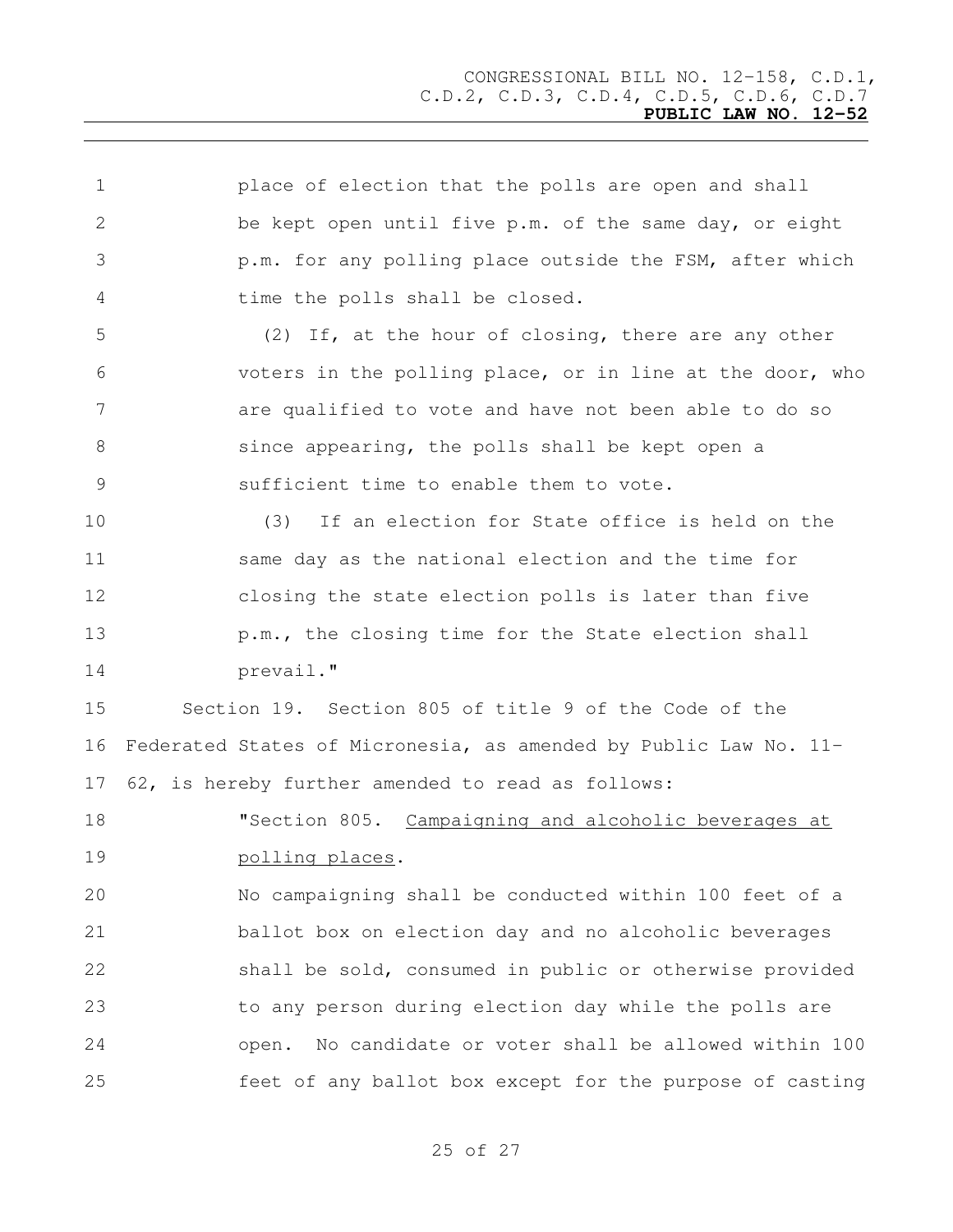his ballot. There shall be no campaigning over any 2 State broadcast station on election day." Section 20. Section 809 of title 9 of the Code of the Federated States of Micronesia is hereby amended to read as follows: "Section 809. Counting of ballots, announcement of unofficial results. (1) The National Election Director, upon the recommendation of the national election commissioner of the relevant State, shall establish counting and 11 tabulation committees in each State, PROVIDED, however, 12 that the counting and tabulation of ballots for Election District No. 4 in Chuuk shall take place in Weno, Chuuk, and FURTHER PROVIDED that the counting and tabulation of ballots function for the Southern Namoneas shall be performed in a de-centralized manner. Each counting and tabulation committee shall be composed of not less than three members. (2) Each counting and tabulation committee shall publicly count and tally all votes cast and determine 21 the acceptability thereof, PROVIDED, however, that no persons other than members of the counting and tabulation committee, the candidate or his authorized

permitted within 100 feet of the counting and tabulation

of 27

representative, and security personnel, if any, shall be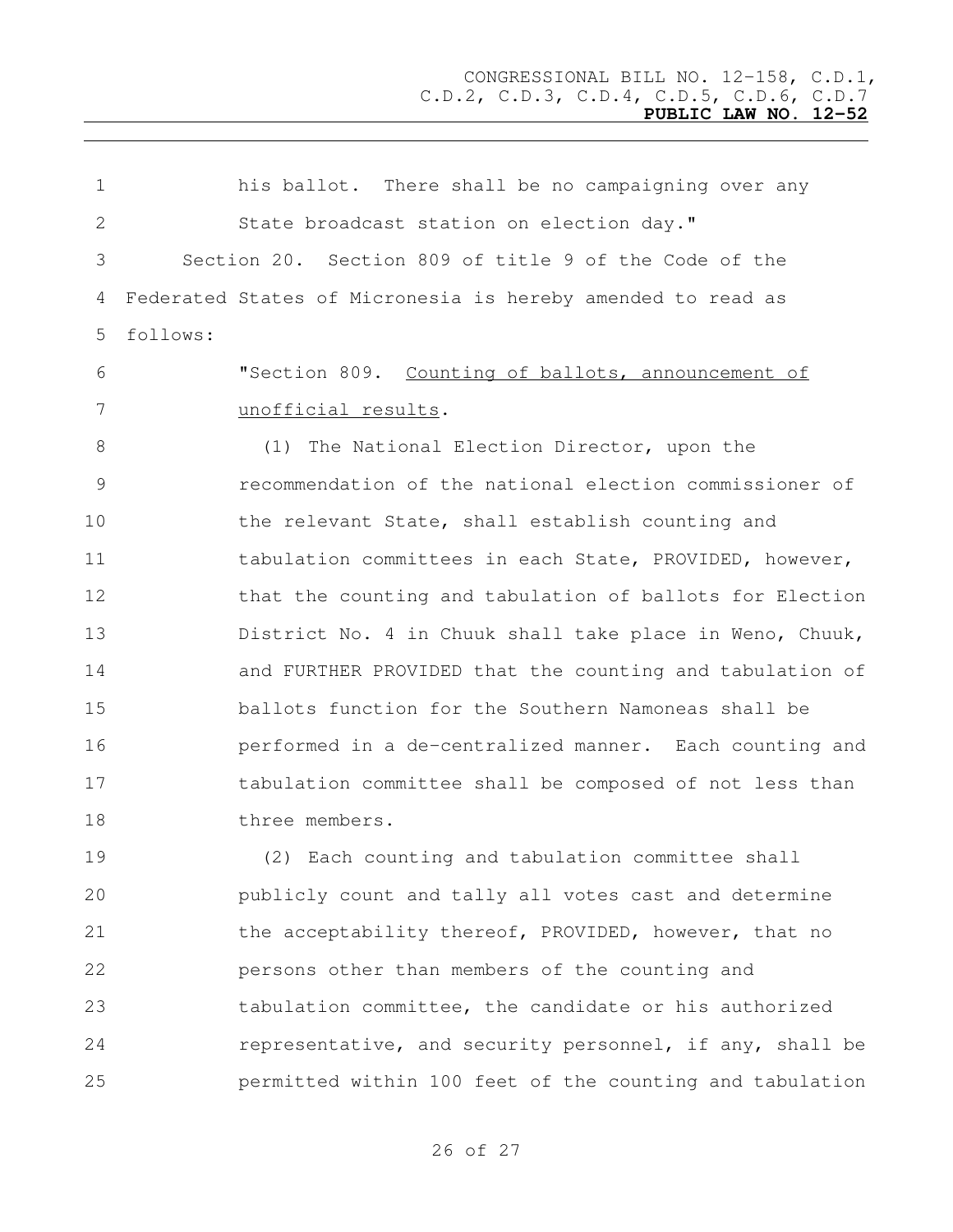of ballots.

| 2  | (3) The counting and tabulation of ballots cast shall       |
|----|-------------------------------------------------------------|
| 3  | begin upon receipt of the ballot box, if such activity      |
| 4  | is centralized, or upon the close of the poll, if such      |
| 5  | activity is de-centralized, whichever is applicable.        |
| 6  | (4) Public announcement of the unofficial results of        |
| 7  | the counting and tabulation of ballots by each counting     |
| 8  | and tabulation committee shall be made by the national      |
| 9  | election commissioner in the manner set forth in            |
| 10 | regulations issued pursuant to this title."                 |
| 11 | Section 21. Section 812 of title 9 of the Code of the       |
| 12 | Federated States of Micronesia is hereby amended to read as |
| 13 | follows:                                                    |
| 14 | "Section 812. [RESERVED]"                                   |
| 15 |                                                             |
| 16 |                                                             |
| 17 |                                                             |
| 18 |                                                             |
| 19 | Section 22. This act shall become law upon approval by the  |
| 20 | President of the Federated States of Micronesia or upon its |
| 21 | becoming law without such approval.                         |
| 22 |                                                             |
| 23 |                                                             |
| 24 |                                                             |
| 25 |                                                             |